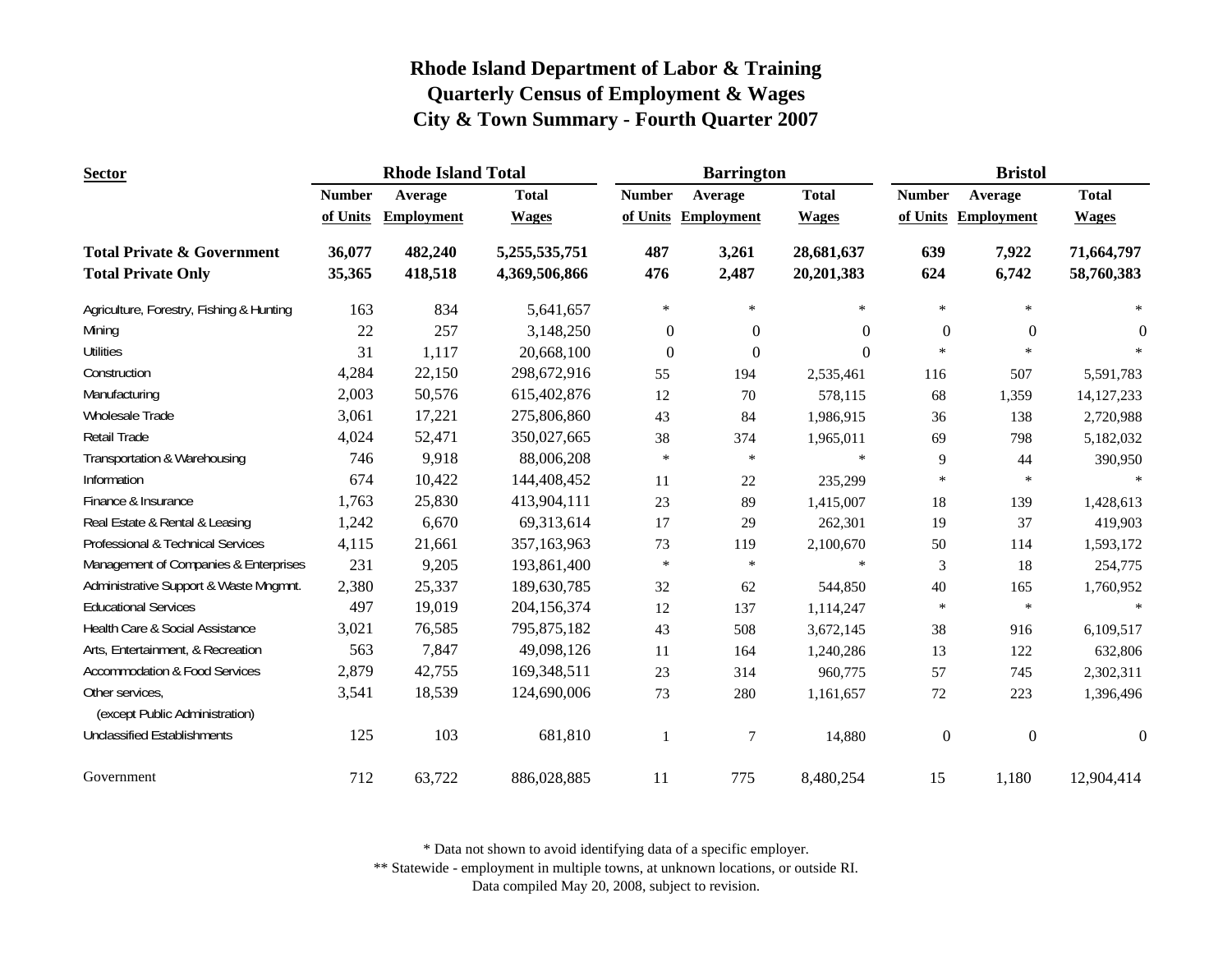| <b>Sector</b>                                                      |                  | <b>Burrillville</b> |                          |                | <b>Central Falls</b> |                          | <b>Charlestown</b>         |                     |                          |
|--------------------------------------------------------------------|------------------|---------------------|--------------------------|----------------|----------------------|--------------------------|----------------------------|---------------------|--------------------------|
|                                                                    | <b>Number</b>    | Average             | <b>Total</b>             | <b>Number</b>  | Average              | <b>Total</b>             | <b>Number</b>              | Average             | <b>Total</b>             |
|                                                                    |                  | of Units Employment | <b>Wages</b>             |                | of Units Employment  | <b>Wages</b>             |                            | of Units Employment | <b>Wages</b>             |
| <b>Total Private &amp; Government</b><br><b>Total Private Only</b> | 302<br>287       | 3,064<br>2,414      | 26,244,468<br>19,528,442 | 254<br>243     | 2,980<br>2,150       | 28,414,992<br>17,346,679 | 249<br>235                 | 1,656<br>1,487      | 14,955,864<br>13,119,851 |
|                                                                    | $\ast$           | $\ast$              | $\ast$                   |                |                      |                          |                            |                     |                          |
| Agriculture, Forestry, Fishing & Hunting                           |                  |                     |                          | $\theta$       | $\theta$             | $\overline{0}$           | $\boldsymbol{0}$<br>$\ast$ | $\mathbf{0}$        | $\theta$                 |
| Mining                                                             | $\Omega$         | $\boldsymbol{0}$    | 0                        | $\Omega$       | $\Omega$             | $\Omega$                 |                            |                     |                          |
| <b>Utilities</b>                                                   | 3                | 50                  | 870,966                  | $\Omega$       | $\Omega$             | $\Omega$                 | $\mathbf{0}$               | $\Omega$            | $\Omega$                 |
| Construction                                                       | 69               | 307                 | 3,569,535                | 26             | 154                  | 1,574,622                | 58                         | 192                 | 2,196,231                |
| Manufacturing                                                      | 9                | 407                 | 4,546,164                | 32             | 707                  | 6,934,234                | $\ast$                     | $\ast$              |                          |
| Wholesale Trade                                                    | 22               | 44                  | 677,767                  | 10             | 47                   | 452,077                  | 11                         | 38                  | 535,055                  |
| Retail Trade                                                       | 18               | 172                 | 794,999                  | 37             | 187                  | 1,113,294                | 25                         | 123                 | 870,015                  |
| Transportation & Warehousing                                       | 5                | 13                  | 149,736                  | 4              | 61                   | 354,074                  | *                          | $\ast$              |                          |
| Information                                                        | $\tau$           | 25                  | 161,077                  | $\mathbf{0}$   | $\boldsymbol{0}$     | $\theta$                 | 5                          | 19                  | 134,937                  |
| Finance & Insurance                                                | 8                | 22                  | 205,371                  | 12             | 77                   | 745,596                  | 5                          | 29                  | 353,005                  |
| Real Estate & Rental & Leasing                                     | $\overline{7}$   | 15                  | 66,700                   | 8              | 56                   | 383,127                  | $10\,$                     | 21                  | 271,354                  |
| Professional & Technical Services                                  | 18               | 51                  | 750,232                  | 9              | 16                   | 135,424                  | 21                         | 51                  | 739,610                  |
| Management of Companies & Enterprises                              | $\ast$           | $\ast$              | $\ast$                   | $\mathbf{0}$   | $\boldsymbol{0}$     | $\boldsymbol{0}$         | $\boldsymbol{0}$           | $\boldsymbol{0}$    | $\overline{0}$           |
| Administrative Support & Waste Mngmnt.                             | 17               | 83                  | 643,147                  | 15             | 314                  | 2,514,166                | 22                         | 77                  | 550,328                  |
| <b>Educational Services</b>                                        | 6                | 29                  | 113,452                  | $\ast$         | $\ast$               | $\ast$                   | $\mathbf{0}$               | $\mathbf{0}$        | $\Omega$                 |
| Health Care & Social Assistance                                    | 18               | 541                 | 3,604,669                | $20\,$         | 241                  | 1,587,525                | 18                         | 204                 | 1,779,318                |
| Arts, Entertainment, & Recreation                                  | $\ast$           | $\ast$              | $\ast$                   | $\ast$         | $\ast$               | $\ast$                   | 4                          | 22                  | 415,847                  |
| <b>Accommodation &amp; Food Services</b>                           | 25               | 418                 | 1,276,319                | 35             | 149                  | 541,381                  | 19                         | 209                 | 787,394                  |
| Other services,<br>(except Public Administration)                  | 47               | 171                 | 1,834,243                | 33             | 99                   | 649,521                  | 22                         | 40                  | 164,631                  |
| <b>Unclassified Establishments</b>                                 | $\boldsymbol{0}$ | $\boldsymbol{0}$    | $\overline{0}$           | $\overline{0}$ | $\mathbf{0}$         | $\mathbf{0}$             | $\boldsymbol{0}$           | $\mathbf{0}$        | $\Omega$                 |
| Government                                                         | 15               | 648                 | 6,716,026                | 11             | 828                  | 11,068,313               | 14                         | 170                 | 1,836,013                |

\* Data not shown to avoid identifying data of a specific employer.

\*\* Statewide - employment in multiple towns, at unknown locations, or outside RI.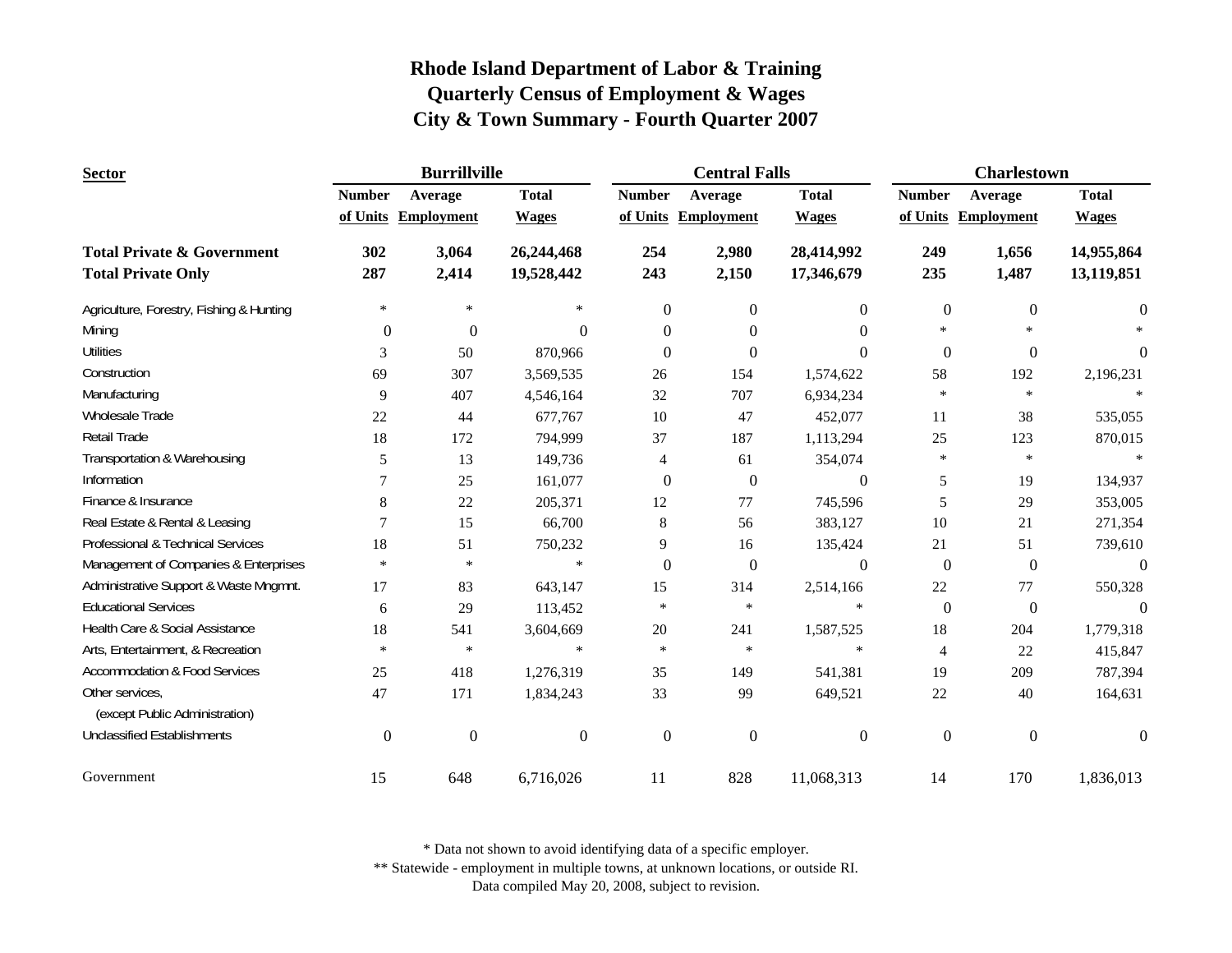| <b>Sector</b>                                     |                | Coventry            |              |               | <b>Cranston</b>   |              | <b>Cumberland</b> |                   |              |
|---------------------------------------------------|----------------|---------------------|--------------|---------------|-------------------|--------------|-------------------|-------------------|--------------|
|                                                   | <b>Number</b>  | Average             | <b>Total</b> | <b>Number</b> | Average           | <b>Total</b> | <b>Number</b>     | Average           | <b>Total</b> |
|                                                   |                | of Units Employment | <b>Wages</b> | of Units      | <b>Employment</b> | <b>Wages</b> | of Units          | <b>Employment</b> | <b>Wages</b> |
| <b>Total Private &amp; Government</b>             | 782            | 8,552               | 71,980,432   | 2,616         | 36,203            | 372,533,445  | 896               | 10,223            | 100,137,948  |
| <b>Total Private Only</b>                         | 764            | 7,064               | 55,043,664   | 2,594         | 29,467            | 275,546,143  | 878               | 8,778             | 87, 558, 755 |
| Agriculture, Forestry, Fishing & Hunting          | $\ast$         | $\ast$              | $\ast$       | 6             | 16                | 135,546      | $\ast$            | $\ast$            | $\star$      |
| Mining                                            | $\overline{0}$ | $\boldsymbol{0}$    | $\Omega$     | $\ast$        | $\ast$            | $\ast$       | $\ast$            | $\ast$            |              |
| <b>Utilities</b>                                  | $\Omega$       | $\mathbf{0}$        | $\Omega$     | $\ast$        | $\ast$            | $\ast$       | $\ast$            | $\ast$            |              |
| Construction                                      | 177            | 638                 | 6,412,169    | 306           | 1,512             | 20,017,104   | 146               | 1,004             | 12,587,875   |
| Manufacturing                                     | 46             | 812                 | 12,142,830   | 187           | 4,410             | 53,631,714   | 47                | 1,829             | 18,659,555   |
| Wholesale Trade                                   | 44             | 247                 | 2,904,110    | 199           | 1,720             | 22,481,693   | 96                | 788               | 12,068,432   |
| Retail Trade                                      | 94             | 1,683               | 11,196,279   | 317           | 4,433             | 30,824,509   | 79                | 973               | 5,663,312    |
| Transportation & Warehousing                      | 16             | 376                 | 2,263,104    | 58            | 702               | 7,593,041    | 24                | 499               | 4,898,495    |
| Information                                       | 8              | 31                  | 298,366      | $32\,$        | 1,458             | 18,560,734   | 21                | 120               | 816,403      |
| Finance & Insurance                               | 23             | 114                 | 1,046,815    | 155           | 1,116             | 12,386,825   | 43                | 202               | 5,162,450    |
| Real Estate & Rental & Leasing                    | 27             | 80                  | 608,339      | 101           | 600               | 7,098,074    | $40\,$            | 119               | 1,072,709    |
| Professional & Technical Services                 | 62             | 200                 | 2,520,342    | 264           | 1,723             | 23,590,349   | 82                | 371               | 5,081,005    |
| Management of Companies & Enterprises             | 4              | 49                  | 651,839      | 15            | 287               | 3,881,596    | 3                 | $\mathfrak{Z}$    | 116,841      |
| Administrative Support & Waste Mngmnt.            | 60             | 271                 | 2,020,512    | 187           | 2,598             | 16,835,974   | 48                | 159               | 1,534,513    |
| <b>Educational Services</b>                       | 8              | 109                 | 549,483      | 36            | 389               | 2,751,789    | 9                 | 112               | 448,823      |
| Health Care & Social Assistance                   | 40             | 978                 | 6,922,866    | 261           | 3,791             | 32,801,653   | 79                | 1,067             | 8,888,540    |
| Arts, Entertainment, & Recreation                 | 7              | 64                  | 127,644      | 27            | 271               | 1,311,434    | 10                | 68                | 313,039      |
| <b>Accommodation &amp; Food Services</b>          | 67             | 1,107               | 3,636,163    | 181           | 2,774             | 9,999,019    | 50                | 601               | 1,942,708    |
| Other services,<br>(except Public Administration) | 78             | 286                 | 1,694,476    | 259           | 1,604             | 10,866,784   | 96                | 702               | 5,636,015    |
| <b>Unclassified Establishments</b>                | *              | $\ast$              | $\ast$       |               | $\boldsymbol{2}$  | 9,100        | $\mathbf{2}$      | $\mathfrak{Z}$    | 12,337       |
| Government                                        | 18             | 1,486               | 16,936,768   | $22\,$        | 6,735             | 96,987,302   | 18                | 1,446             | 12,579,193   |

\* Data not shown to avoid identifying data of a specific employer.

\*\* Statewide - employment in multiple towns, at unknown locations, or outside RI.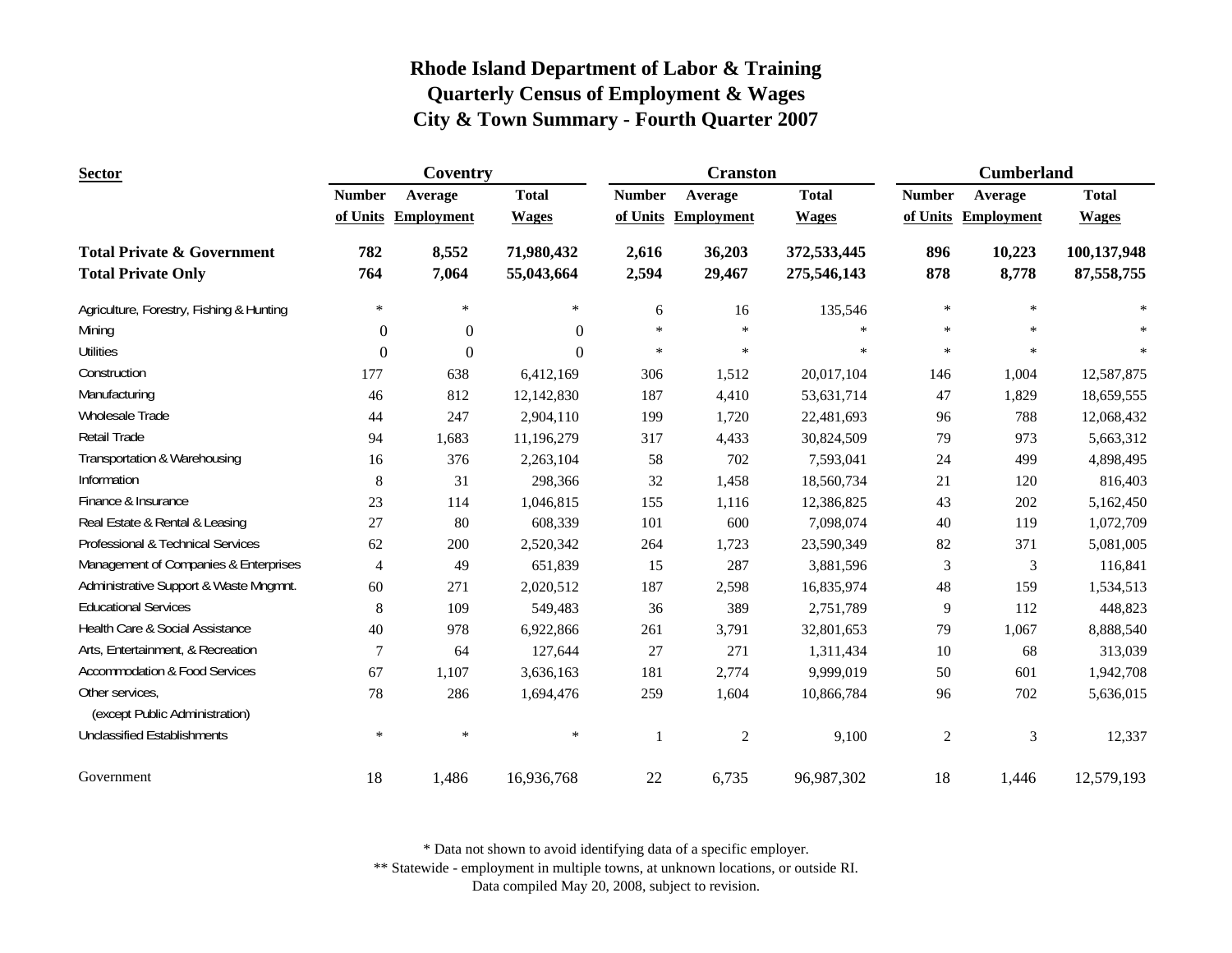| <b>Sector</b>                            |                | <b>East Greenwich</b> |              |               | <b>East Providence</b> |               | <b>Exeter</b>    |                     |                  |
|------------------------------------------|----------------|-----------------------|--------------|---------------|------------------------|---------------|------------------|---------------------|------------------|
|                                          | <b>Number</b>  | Average               | <b>Total</b> | <b>Number</b> | Average                | <b>Total</b>  | <b>Number</b>    | Average             | <b>Total</b>     |
|                                          |                | of Units Employment   | <b>Wages</b> |               | of Units Employment    | <b>Wages</b>  |                  | of Units Employment | <b>Wages</b>     |
| <b>Total Private &amp; Government</b>    | 768            | 7,289                 | 76,358,592   | 1,557         | 22,881                 | 247,667,485   | 182              | 1,246               | 9,606,983        |
| <b>Total Private Only</b>                | 754            | 6,537                 | 68,224,179   | 1,534         | 21,043                 | 220, 263, 130 | 176              | 1,147               | 8,820,560        |
| Agriculture, Forestry, Fishing & Hunting | $\ast$         | $\ast$                | $\ast$       | $\Omega$      | $\overline{0}$         | $\theta$      | 7                | 141                 | 675,354          |
| Mining                                   | $\Omega$       | $\Omega$              | $\Omega$     | $\Omega$      | $\Omega$               | $\Omega$      | $\Omega$         | $\Omega$            | $\Omega$         |
| <b>Utilities</b>                         | $\mathbf{0}$   | $\mathbf{0}$          | $\theta$     | $\Omega$      | $\Omega$               | $\Omega$      | $\theta$         | $\overline{0}$      | $\theta$         |
| Construction                             | 49             | 290                   | 3,942,765    | 232           | 1,310                  | 21,214,022    | 31               | 91                  | 918,767          |
| Manufacturing                            | 30             | 817                   | 9,014,833    | 110           | 2,704                  | 33,468,497    | 7                | 48                  | 483,601          |
| <b>Wholesale Trade</b>                   | 79             | 359                   | 9,177,401    | 120           | 1,272                  | 16,597,457    | 10               | 79                  | 877,536          |
| Retail Trade                             | 74             | 779                   | 6,078,880    | 141           | 1,919                  | 13,201,907    | 18               | 77                  | 477,626          |
| Transportation & Warehousing             | 5              | 100                   | 853,890      | 34            | 145                    | 1,639,807     | 7                | 71                  | 460,681          |
| Information                              | 19             | 39                    | 506,100      | 22            | 393                    | 5,512,795     | $\ast$           | $\ast$              |                  |
| Finance & Insurance                      | 58             | 449                   | 7,013,305    | 130           | 3,587                  | 46,092,365    | $\ast$           | $\ast$              |                  |
| Real Estate & Rental & Leasing           | 36             | 145                   | 1,297,076    | 51            | 227                    | 2,257,037     | $\ast$           | $\ast$              |                  |
| Professional & Technical Services        | 115            | 510                   | 8,106,288    | 161           | 1,205                  | 16,246,206    | 19               | 54                  | 580,301          |
| Management of Companies & Enterprises    | $\overline{4}$ | 25                    | 745,259      | $\,8\,$       | 87                     | 729,558       | $\boldsymbol{0}$ | $\overline{0}$      | $\boldsymbol{0}$ |
| Administrative Support & Waste Mngmnt.   | 41             | 221                   | 2,266,389    | 101           | 1,068                  | 6,889,367     | 19               | 125                 | 1,245,302        |
| <b>Educational Services</b>              | 14             | 222                   | 1,629,409    | 19            | 671                    | 5,949,926     | $\overline{4}$   | 19                  | 183,881          |
| Health Care & Social Assistance          | 85             | 1,101                 | 11,295,178   | 140           | 3,874                  | 37,944,886    | 11               | 205                 | 1,446,565        |
| Arts, Entertainment, & Recreation        | 14             | 100                   | 744,181      | 21            | 487                    | 2,066,988     | $\ast$           | $\ast$              | $\ast$           |
| <b>Accommodation &amp; Food Services</b> | 56             | 1,040                 | 3,790,095    | 106           | 1,414                  | 4,867,960     | 12               | 139                 | 714,567          |
| Other services,                          | 72             | 330                   | 1,703,150    | 137           | 679                    | 5,583,492     | 15               | 39                  | 216,908          |
| (except Public Administration)           |                |                       |              |               |                        |               |                  |                     |                  |
| <b>Unclassified Establishments</b>       | $\ast$         | $\ast$                | *            | $\mathbf{1}$  | $\mathbf{1}$           | 860           | -1               | -1                  | 2,880            |
| Government                               | 14             | 753                   | 8,134,413    | 23            | 1,838                  | 27,404,355    | 6                | 100                 | 786,423          |

\* Data not shown to avoid identifying data of a specific employer.

\*\* Statewide - employment in multiple towns, at unknown locations, or outside RI.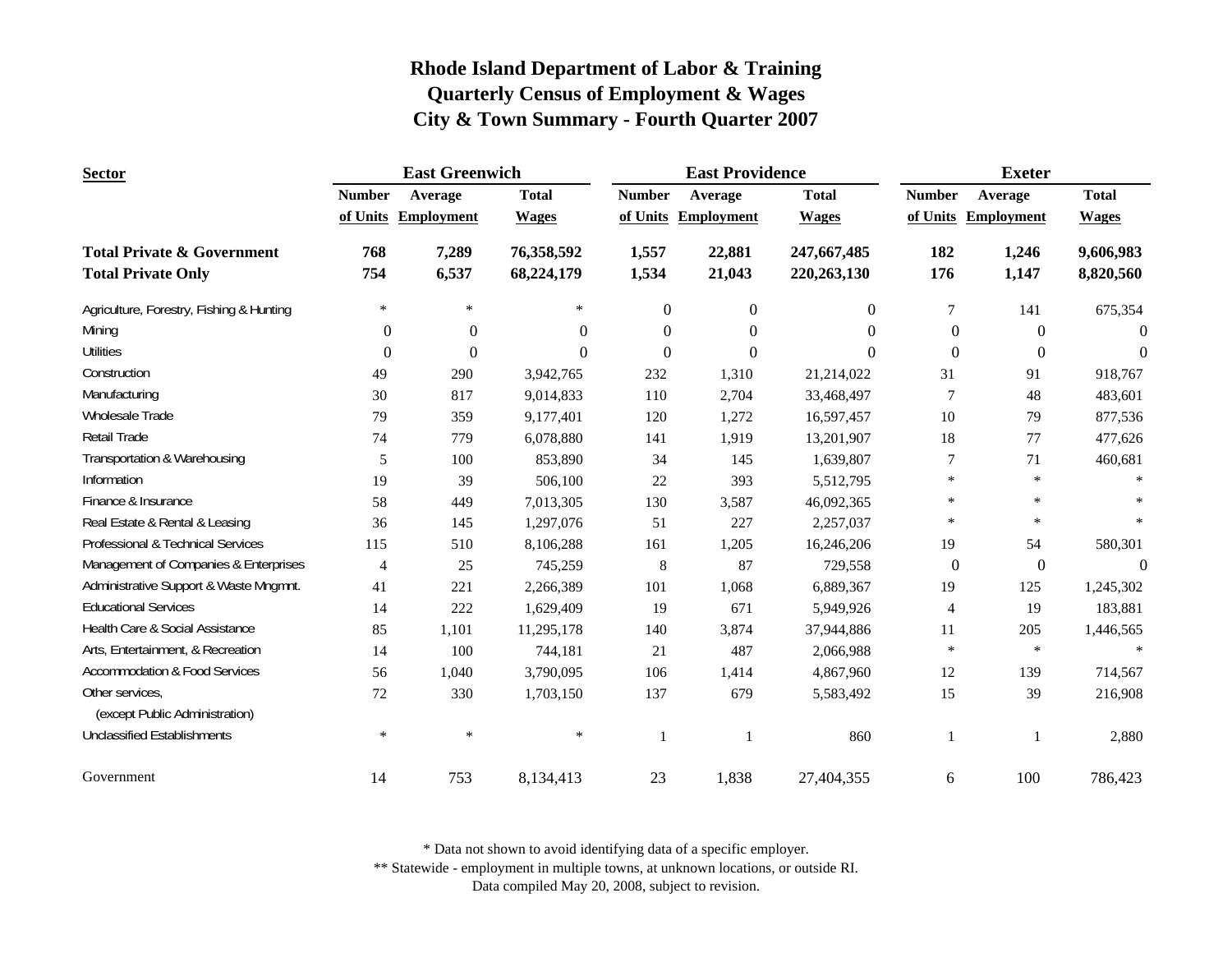| <b>Sector</b>                                     |               | Foster              |                  |                  | Glocester           |                  | Hopkinton     |                     |              |
|---------------------------------------------------|---------------|---------------------|------------------|------------------|---------------------|------------------|---------------|---------------------|--------------|
|                                                   | <b>Number</b> | Average             | <b>Total</b>     | <b>Number</b>    | Average             | <b>Total</b>     | <b>Number</b> | Average             | <b>Total</b> |
|                                                   |               | of Units Employment | <b>Wages</b>     |                  | of Units Employment | <b>Wages</b>     |               | of Units Employment | <b>Wages</b> |
| <b>Total Private &amp; Government</b>             | 102           | 501                 | 3,812,997        | 211              | 1,656               | 13,981,540       | 206           | 1,181               | 10,228,264   |
| <b>Total Private Only</b>                         | 95            | 394                 | 2,752,928        | 196              | 1,166               | 9,067,535        | 194           | 1,068               | 8,962,031    |
| Agriculture, Forestry, Fishing & Hunting          | 4             | 24                  | 121,255          | $\ast$           | $\ast$              | $\ast$           | $\ast$        | $\ast$              |              |
| Mining                                            | $\Omega$      | $\theta$            | $\theta$         | $\theta$         | $\Omega$            | $\Omega$         | $\ast$        | *                   |              |
| <b>Utilities</b>                                  | $\Omega$      | $\Omega$            | $\Omega$         | $\Omega$         | $\Omega$            | $\Omega$         | $\Omega$      | $\Omega$            | $\Omega$     |
| Construction                                      | 27            | 98                  | 967,427          | 60               | 148                 | 1,458,358        | 63            | 179                 | 1,875,403    |
| Manufacturing                                     | 6             | 12                  | 67,044           | $\ast$           | $\ast$              | $\ast$           | 15            | 337                 | 3,298,139    |
| Wholesale Trade                                   | 4             | 13                  | 60,658           | 7                | 8                   | 90,175           | 9             | 21                  | 383,826      |
| Retail Trade                                      | 3             | 7                   | 30,336           | 22               | 214                 | 944,644          | 16            | 96                  | 554,129      |
| Transportation & Warehousing                      | $\ast$        | $\ast$              | $\ast$           | 7                | 69                  | 603,808          | 4             | 19                  | 213,059      |
| Information                                       | 3             | 19                  | 74,493           | 5                | 19                  | 141,659          | 4             | 13                  | 47,316       |
| Finance & Insurance                               | $\ast$        | $\ast$              | $\ast$           | 6                | 70                  | 1,058,414        | 4             | 8                   | 72,628       |
| Real Estate & Rental & Leasing                    | $\ast$        | $\ast$              | $\ast$           | $\ast$           | $\ast$              | $\ast$           | 5             | 5                   | 35,446       |
| Professional & Technical Services                 | 10            | 23                  | 273,957          | 15               | 74                  | 1,244,488        | 12            | 26                  | 365,463      |
| Management of Companies & Enterprises             | $\mathbf{0}$  | $\boldsymbol{0}$    | $\boldsymbol{0}$ | $\ast$           | $\ast$              | $\ast$           | $\mathbf{0}$  | $\boldsymbol{0}$    | $\theta$     |
| Administrative Support & Waste Mngmnt.            | 11            | 25                  | 164,587          | 13               | $23\,$              | 184,849          | 17            | 34                  | 235,899      |
| <b>Educational Services</b>                       | $\Omega$      | $\mathbf{0}$        | $\Omega$         | $\ast$           | $\ast$              | $\ast$           | $\ast$        | $\ast$              |              |
| Health Care & Social Assistance                   | 6             | 52                  | 439,886          | 12               | 317                 | 2,247,167        | 15            | 170                 | 1,154,734    |
| Arts, Entertainment, & Recreation                 | $\ast$        | $\ast$              | $\ast$           | 3                | 15                  | 161,790          | 5             | 57                  | 216,914      |
| <b>Accommodation &amp; Food Services</b>          | 8             | 35                  | 110,184          | 14               | 126                 | 352,656          | 7             | 47                  | 209,541      |
| Other services,<br>(except Public Administration) | $\ast$        | $\ast$              | $\ast$           | 24               | 54                  | 339,611          | 11            | 36                  | 132,667      |
| <b>Unclassified Establishments</b>                | $\mathbf{0}$  | $\mathbf{0}$        | $\mathbf{0}$     | $\boldsymbol{0}$ | $\mathbf{0}$        | $\boldsymbol{0}$ | $\mathbf{0}$  | $\mathbf{0}$        | $\Omega$     |
| Government                                        | 7             | 108                 | 1,060,069        | 15               | 488                 | 4,914,005        | 12            | 114                 | 1,266,233    |

\* Data not shown to avoid identifying data of a specific employer.

\*\* Statewide - employment in multiple towns, at unknown locations, or outside RI.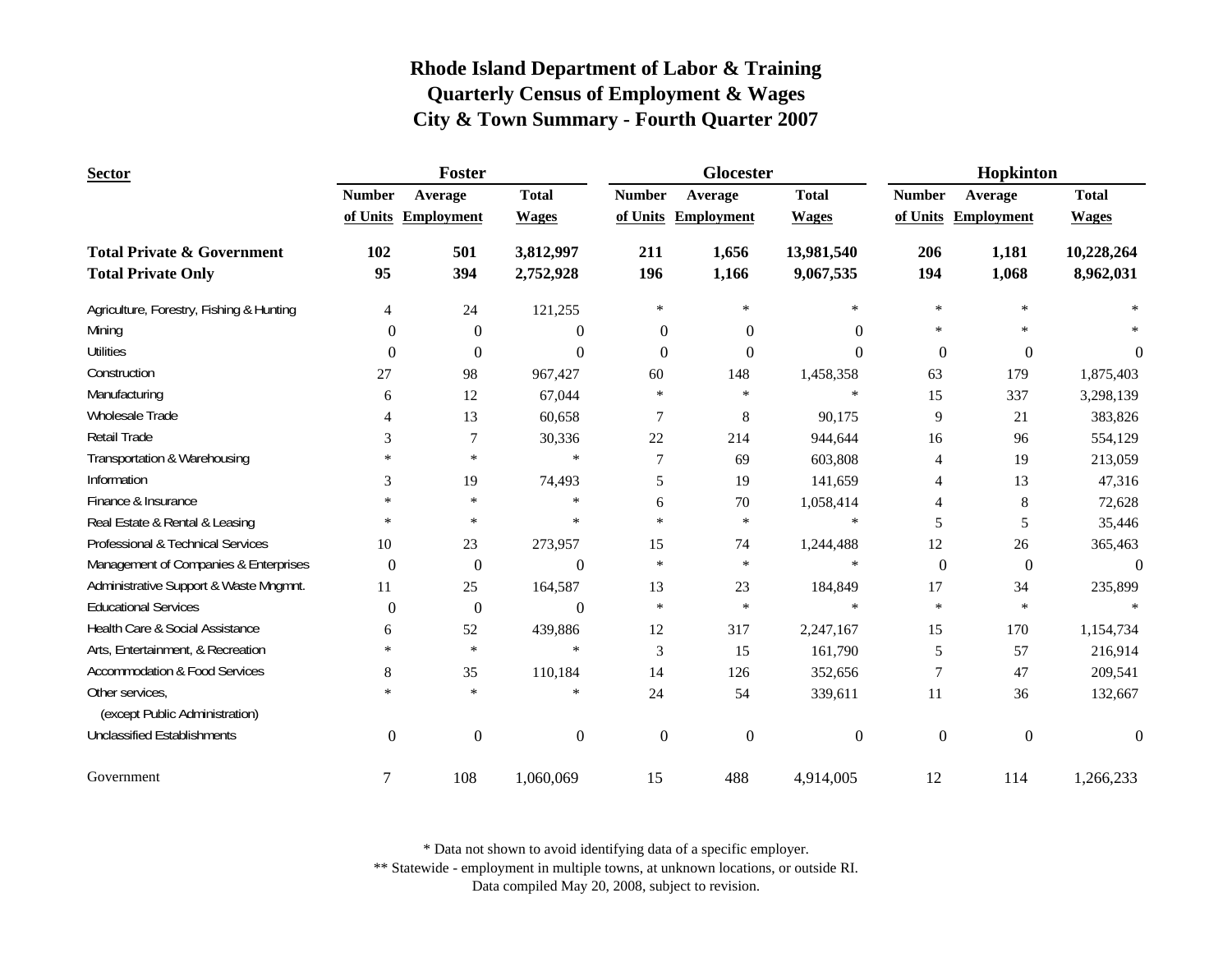| <b>Sector</b>                                                      |                  | <b>Jamestown</b>  |                         |                  | <b>Johnston</b>   |                            | <b>Lincoln</b>   |                     |                            |
|--------------------------------------------------------------------|------------------|-------------------|-------------------------|------------------|-------------------|----------------------------|------------------|---------------------|----------------------------|
|                                                                    | <b>Number</b>    | Average           | <b>Total</b>            | <b>Number</b>    | Average           | <b>Total</b>               | <b>Number</b>    | Average             | <b>Total</b>               |
|                                                                    | of Units         | <b>Employment</b> | <b>Wages</b>            | of Units         | <b>Employment</b> | <b>Wages</b>               |                  | of Units Employment | <b>Wages</b>               |
| <b>Total Private &amp; Government</b><br><b>Total Private Only</b> | 221<br>209       | 1,238<br>968      | 11,236,957<br>8,862,258 | 1,133<br>1,120   | 11,935<br>10,755  | 125,034,195<br>114,148,157 | 792<br>769       | 15,305<br>14,007    | 164,749,490<br>149,302,956 |
| Agriculture, Forestry, Fishing & Hunting                           | 3                | $\overline{4}$    | 44,729                  | 10               | 29                | 162,043                    | $\ast$           | $\ast$              | $\ast$                     |
| Mining                                                             | $\overline{0}$   | $\boldsymbol{0}$  | $\boldsymbol{0}$        | $\ast$           | $\ast$            | $\ast$                     | $\boldsymbol{0}$ | $\mathbf{0}$        | $\Omega$                   |
| <b>Utilities</b>                                                   | $\boldsymbol{0}$ | $\boldsymbol{0}$  | $\Omega$                | $\ast$           | $\ast$            | $\ast$                     | $\ast$           |                     |                            |
| Construction                                                       | 36               | 109               | 1,201,546               | 192              | 972               | 13,282,229                 | 99               | 855                 | 13, 127, 231               |
| Manufacturing                                                      | 3                | 7                 | 55,888                  | 96               | 1,285             | 16,252,008                 | 57               | 2,831               | 32,863,292                 |
| Wholesale Trade                                                    | 16               | 34                | 683,808                 | 63               | 318               | 4,906,508                  | 77               | 734                 | 10,162,160                 |
| Retail Trade                                                       | 14               | 93                | 436,597                 | 143              | 1,550             | 12,227,860                 | 57               | 1,021               | 9,897,362                  |
| Transportation & Warehousing                                       | $\ast$           | $\ast$            | $\ast$                  | 43               | 229               | 2,735,028                  | 18               | 411                 | 3,755,784                  |
| Information                                                        | 3                | 6                 | 67,279                  | 12               | 107               | 2,021,644                  | 15               | 321                 | 3,698,035                  |
| Finance & Insurance                                                | $\ast$           | $\ast$            | $\ast$                  | 40               | 1,218             | 21,819,173                 | 47               | 2,813               | 32,080,684                 |
| Real Estate & Rental & Leasing                                     | 11               | 47                | 252,048                 | 36               | 294               | 2,697,490                  | 26               | 62                  | 593,133                    |
| Professional & Technical Services                                  | 41               | 98                | 1,651,617               | 62               | 177               | 1,770,116                  | 104              | 619                 | 11,615,697                 |
| Management of Companies & Enterprises                              | $\ast$           | $\ast$            | $\ast$                  | $\boldsymbol{0}$ | $\boldsymbol{0}$  | $\boldsymbol{0}$           | $\,8\,$          | 96                  | 1,605,764                  |
| Administrative Support & Waste Mngmnt.                             | 16               | 51                | 451,119                 | 125              | 1,447             | 12,733,114                 | 43               | 546                 | 3,943,848                  |
| <b>Educational Services</b>                                        | $\ast$           | $\ast$            | $\ast$                  | 10               | 21                | 150,554                    | 9                | 96                  | 813,971                    |
| Health Care & Social Assistance                                    | 10               | 133               | 1,063,336               | 92               | 1,529             | 15,860,051                 | 68               | 1,121               | 9,601,783                  |
| Arts, Entertainment, & Recreation                                  | 8                | 118               | 612,456                 | 6                | 44                | 270,916                    | $24\,$           | 1,422               | 9,618,554                  |
| <b>Accommodation &amp; Food Services</b>                           | 14               | 155               | 536,575                 | 84               | 992               | 3,336,462                  | 50               | 721                 | 2,556,241                  |
| Other services,<br>(except Public Administration)                  | 20               | 72                | 762,837                 | 103              | 514               | 3,182,165                  | 61               | 221                 | 1,206,523                  |
| <b>Unclassified Establishments</b>                                 | $\boldsymbol{0}$ | $\boldsymbol{0}$  | $\boldsymbol{0}$        | $\boldsymbol{0}$ | $\boldsymbol{0}$  | $\boldsymbol{0}$           | $\overline{2}$   | $\overline{1}$      | 10,800                     |
| Government                                                         | 12               | 268               | 2,374,699               | 13               | 1,179             | 10,886,038                 | 23               | 1,298               | 15,446,534                 |

\* Data not shown to avoid identifying data of a specific employer.

\*\* Statewide - employment in multiple towns, at unknown locations, or outside RI.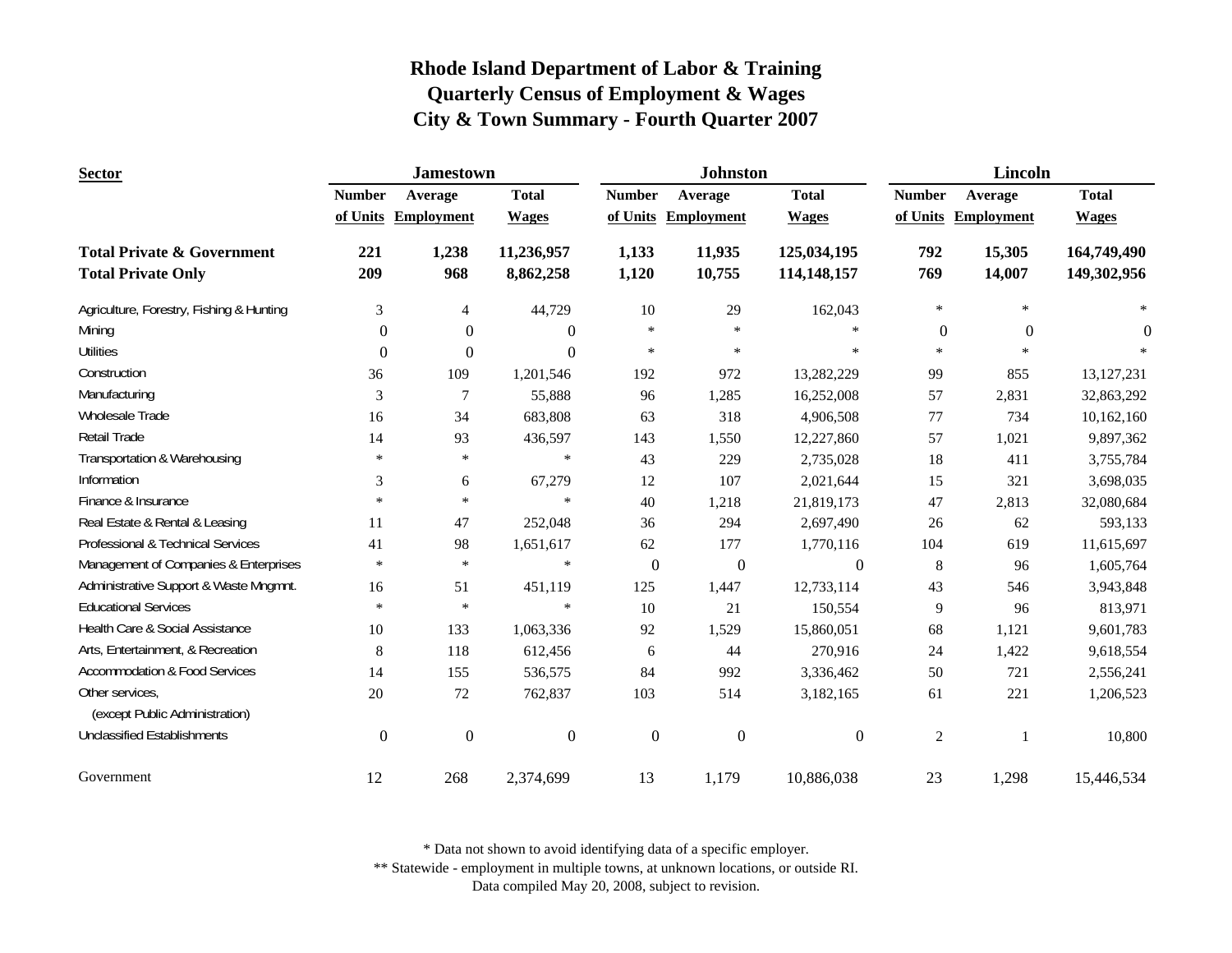| <b>Sector</b>                            |                  | <b>Little Compton</b> |                  |                  | <b>Middletown</b>   |                  | <b>Narragansett</b> |                     |              |
|------------------------------------------|------------------|-----------------------|------------------|------------------|---------------------|------------------|---------------------|---------------------|--------------|
|                                          | <b>Number</b>    | Average               | <b>Total</b>     | <b>Number</b>    | Average             | <b>Total</b>     | <b>Number</b>       | Average             | <b>Total</b> |
|                                          |                  | of Units Employment   | <b>Wages</b>     |                  | of Units Employment | <b>Wages</b>     |                     | of Units Employment | <b>Wages</b> |
| <b>Total Private &amp; Government</b>    | 144              | 679                   | 7,152,160        | 777              | 11,113              | 110,692,316      | 498                 | 4,128               | 36,395,186   |
| <b>Total Private Only</b>                | 138              | 528                   | 5,860,142        | 764              | 10,323              | 101,545,081      | 479                 | 3,091               | 23,427,016   |
| Agriculture, Forestry, Fishing & Hunting | $\,8\,$          | 20                    | 99,954           | $\ast$           | $\ast$              | $\ast$           | $\tau$              | 28                  | 198,697      |
| Mining                                   | $\ast$           | $\ast$                |                  | $\ast$           | $\ast$              | $\ast$           | $\boldsymbol{0}$    | $\overline{0}$      | $\Omega$     |
| <b>Utilities</b>                         | $\mathbf{0}$     | $\boldsymbol{0}$      | $\theta$         | $\ast$           | $\ast$              | $\ast$           | $\boldsymbol{0}$    | $\Omega$            | $\Omega$     |
| Construction                             | 35               | 139                   | 3,293,719        | 79               | 465                 | 5,785,285        | 49                  | 136                 | 1,090,668    |
| Manufacturing                            | $\ast$           | $\ast$                | $\ast$           | 22               | 442                 | 5,435,238        | 20                  | 82                  | 1,608,835    |
| <b>Wholesale Trade</b>                   | $\ast$           | $\ast$                | $\ast$           | 38               | 170                 | 2,163,349        | 33                  | 76                  | 1,395,337    |
| Retail Trade                             | 6                | 30                    | 104,383          | 97               | 1,586               | 11,264,543       | 55                  | 735                 | 5,002,786    |
| Transportation & Warehousing             | $\ast$           | $\ast$                | $\ast$           | 11               | 90                  | 839,325          | 11                  | 79                  | 677,287      |
| Information                              | $\boldsymbol{0}$ | $\boldsymbol{0}$      | $\mathbf{0}$     | 12               | 309                 | 4,902,067        | $\ast$              | $\ast$              |              |
| Finance & Insurance                      | $\ast$           | $\ast$                | $\ast$           | 29               | 440                 | 6,903,825        | 17                  | 65                  | 907,776      |
| Real Estate & Rental & Leasing           | 6                | 9                     | 225,666          | 41               | 156                 | 1,398,672        | $30\,$              | 95                  | 1,016,124    |
| Professional & Technical Services        | 9                | 16                    | 322,012          | 102              | 1,893               | 30,502,189       | 53                  | 124                 | 2,589,745    |
| Management of Companies & Enterprises    | $\ast$           | $\ast$                | $\ast$           | 5                | 280                 | 2,799,260        | $\ast$              | $\ast$              |              |
| Administrative Support & Waste Mngmnt.   | 17               | 48                    | 273,489          | 46               | 310                 | 3,247,434        | 33                  | 87                  | 720,552      |
| <b>Educational Services</b>              | $\ast$           | $\ast$                | $\ast$           | 12               | 386                 | 4,836,656        | 4                   | 4                   | 31,029       |
| Health Care & Social Assistance          | $\ast$           | $\ast$                | $\ast$           | 82               | 1,466               | 10,622,842       | 39                  | 370                 | 3,268,924    |
| Arts, Entertainment, & Recreation        | 7                | 46                    | 310,662          | 16               | 152                 | 957,881          | 13                  | 144                 | 886,616      |
| <b>Accommodation &amp; Food Services</b> | 9                | 70                    | 246,537          | 87               | 1,510               | 6,199,822        | 66                  | 882                 | 2,793,387    |
| Other services,                          | 22               | 57                    | 259,497          | 78               | 532                 | 2,264,386        | 45                  | 181                 | 1,100,236    |
| (except Public Administration)           |                  |                       |                  |                  |                     |                  |                     |                     |              |
| <b>Unclassified Establishments</b>       | $\boldsymbol{0}$ | $\boldsymbol{0}$      | $\boldsymbol{0}$ | $\boldsymbol{0}$ | $\boldsymbol{0}$    | $\boldsymbol{0}$ | $\boldsymbol{0}$    | $\boldsymbol{0}$    | $\Omega$     |
| Government                               | 6                | 151                   | 1,292,018        | 13               | 789                 | 9,147,235        | 19                  | 1,037               | 12,968,170   |

\* Data not shown to avoid identifying data of a specific employer.

\*\* Statewide - employment in multiple towns, at unknown locations, or outside RI.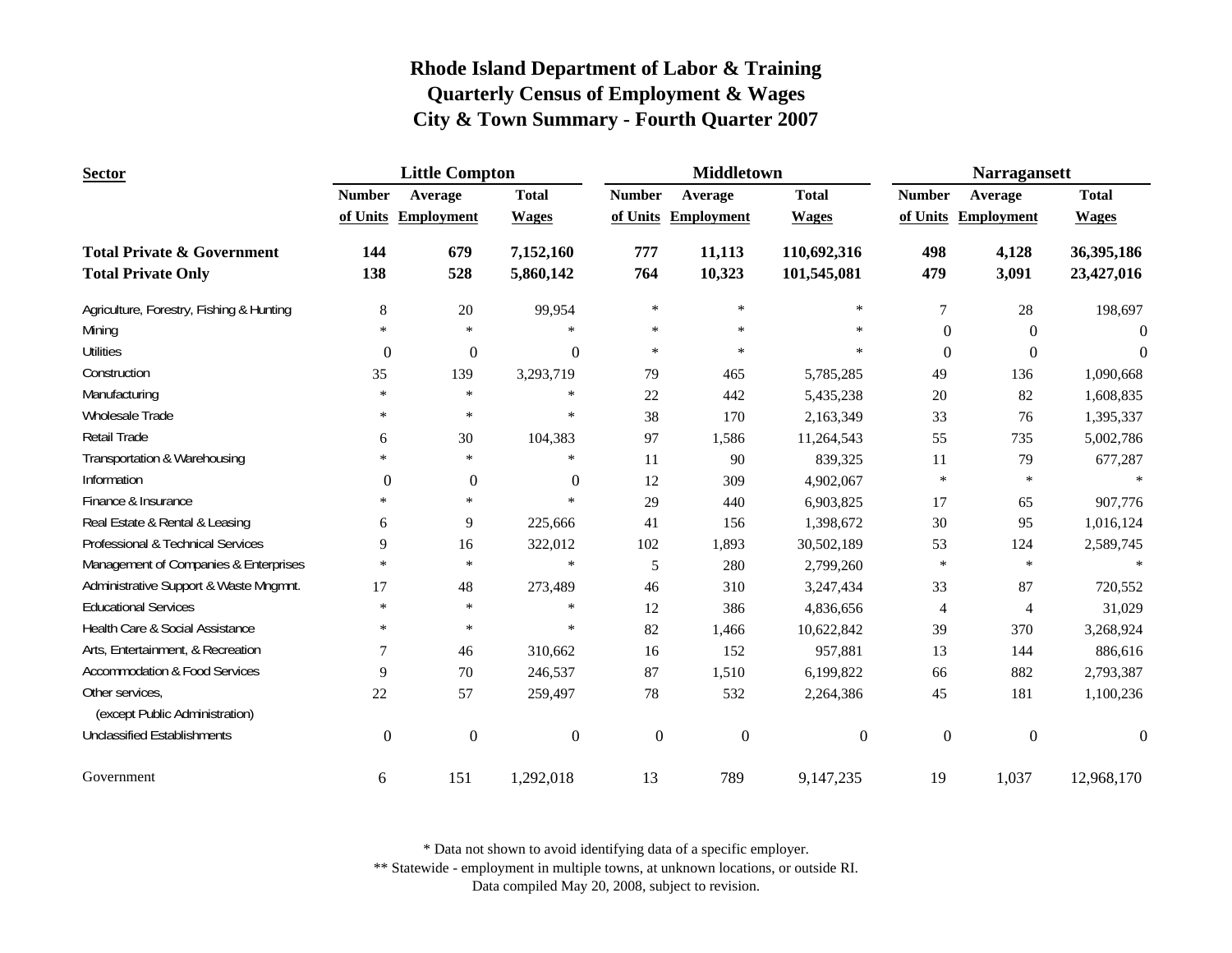| <b>Sector</b>                                     |                | <b>Newport</b>      |              |                  | <b>New Shoreham</b> |                  | <b>North Kingstown</b> |                   |              |  |
|---------------------------------------------------|----------------|---------------------|--------------|------------------|---------------------|------------------|------------------------|-------------------|--------------|--|
|                                                   | <b>Number</b>  | Average             | <b>Total</b> | <b>Number</b>    | Average             | <b>Total</b>     | <b>Number</b>          | Average           | <b>Total</b> |  |
|                                                   |                | of Units Employment | <b>Wages</b> |                  | of Units Employment | <b>Wages</b>     | of Units               | <b>Employment</b> | <b>Wages</b> |  |
| <b>Total Private &amp; Government</b>             | 1,311          | 17,855              | 213,408,136  | 219              | 683                 | 6,266,423        | 1,066                  | 15,047            | 159,437,934  |  |
| <b>Total Private Only</b>                         | 1,277          | 13,042              | 114,029,001  | 203              | 551                 | 5,100,658        | 1,047                  | 13,456            | 140,253,308  |  |
| Agriculture, Forestry, Fishing & Hunting          | 4              | 31                  | 302,295      | $\ast$           | $\ast$              | $\ast$           | 10                     | 39                | 401,294      |  |
| Mining                                            | $\theta$       | $\mathbf{0}$        | $\mathbf{0}$ | $\boldsymbol{0}$ | $\theta$            | $\boldsymbol{0}$ | $\boldsymbol{0}$       | $\overline{0}$    | $\Omega$     |  |
| <b>Utilities</b>                                  | $\overline{0}$ | $\mathbf{0}$        | $\Omega$     | $\ast$           | $\ast$              | $\ast$           | $\ast$                 | $\ast$            |              |  |
| Construction                                      | 93             | 523                 | 6,855,151    | 36               | 93                  | 1,211,702        | 137                    | 589               | 7,771,271    |  |
| Manufacturing                                     | 30             | 208                 | 2,220,850    | 4                | 9                   | 83,149           | 66                     | 4,496             | 61,658,283   |  |
| Wholesale Trade                                   | 72             | 228                 | 4,023,790    | $\ast$           | $\ast$              | $\ast$           | 105                    | 472               | 8,045,518    |  |
| Retail Trade                                      | 215            | 1,529               | 9,176,530    | 40               | 69                  | 716,188          | 108                    | 1,964             | 13,903,928   |  |
| Transportation & Warehousing                      | 37             | 303                 | 1,545,635    | $\overline{4}$   | 15                  | 25,557           | 39                     | 432               | 4,006,165    |  |
| Information                                       | 24             | 295                 | 2,834,334    | 3                | 10                  | 109,470          | 21                     | 222               | 3,234,761    |  |
| Finance & Insurance                               | 48             | 211                 | 3,341,934    | $\ast$           | $\ast$              | $\ast$           | 46                     | 271               | 3,707,010    |  |
| Real Estate & Rental & Leasing                    | 59             | 363                 | 3,928,257    | 13               | 41                  | 214,601          | 37                     | 104               | 687,288      |  |
| Professional & Technical Services                 | 155            | 834                 | 15,930,975   | 5                | 6                   | 33,618           | 134                    | 411               | 6,143,111    |  |
| Management of Companies & Enterprises             | 10             | 250                 | 2,275,793    | $\ast$           | $\ast$              | $\ast$           | 11                     | 546               | 5,301,615    |  |
| Administrative Support & Waste Mngmnt.            | 69             | 453                 | 4,686,839    | 11               | 30                  | 314,585          | 68                     | 515               | 3,545,545    |  |
| <b>Educational Services</b>                       | 21             | 711                 | 8,014,495    | $\ast$           | $\ast$              | $\ast$           | 20                     | 127               | 1,161,585    |  |
| Health Care & Social Assistance                   | 83             | 1,803               | 17,085,962   | $\ast$           | $\ast$              | $\ast$           | 73                     | 1,553             | 11,332,116   |  |
| Arts, Entertainment, & Recreation                 | 47             | 1,019               | 7,569,567    | 10               | 13                  | 365,282          | 23                     | 227               | 1,668,366    |  |
| <b>Accommodation &amp; Food Services</b>          | 178            | 3,599               | 18,941,537   | 51               | 209                 | 1,451,436        | 73                     | 994               | 3,433,794    |  |
| Other services,<br>(except Public Administration) | 130            | 676                 | 5,279,871    | 16               | 23                  | 127,408          | 73                     | 377               | 2,054,878    |  |
| <b>Unclassified Establishments</b>                | $\overline{c}$ | 6                   | 15,186       | $\boldsymbol{0}$ | $\boldsymbol{0}$    | $\boldsymbol{0}$ | $\ast$                 | $\ast$            |              |  |
| Government                                        | 34             | 4,812               | 99,379,135   | 16               | 130                 | 1,165,765        | 19                     | 1,589             | 19,184,626   |  |

\* Data not shown to avoid identifying data of a specific employer.

\*\* Statewide - employment in multiple towns, at unknown locations, or outside RI.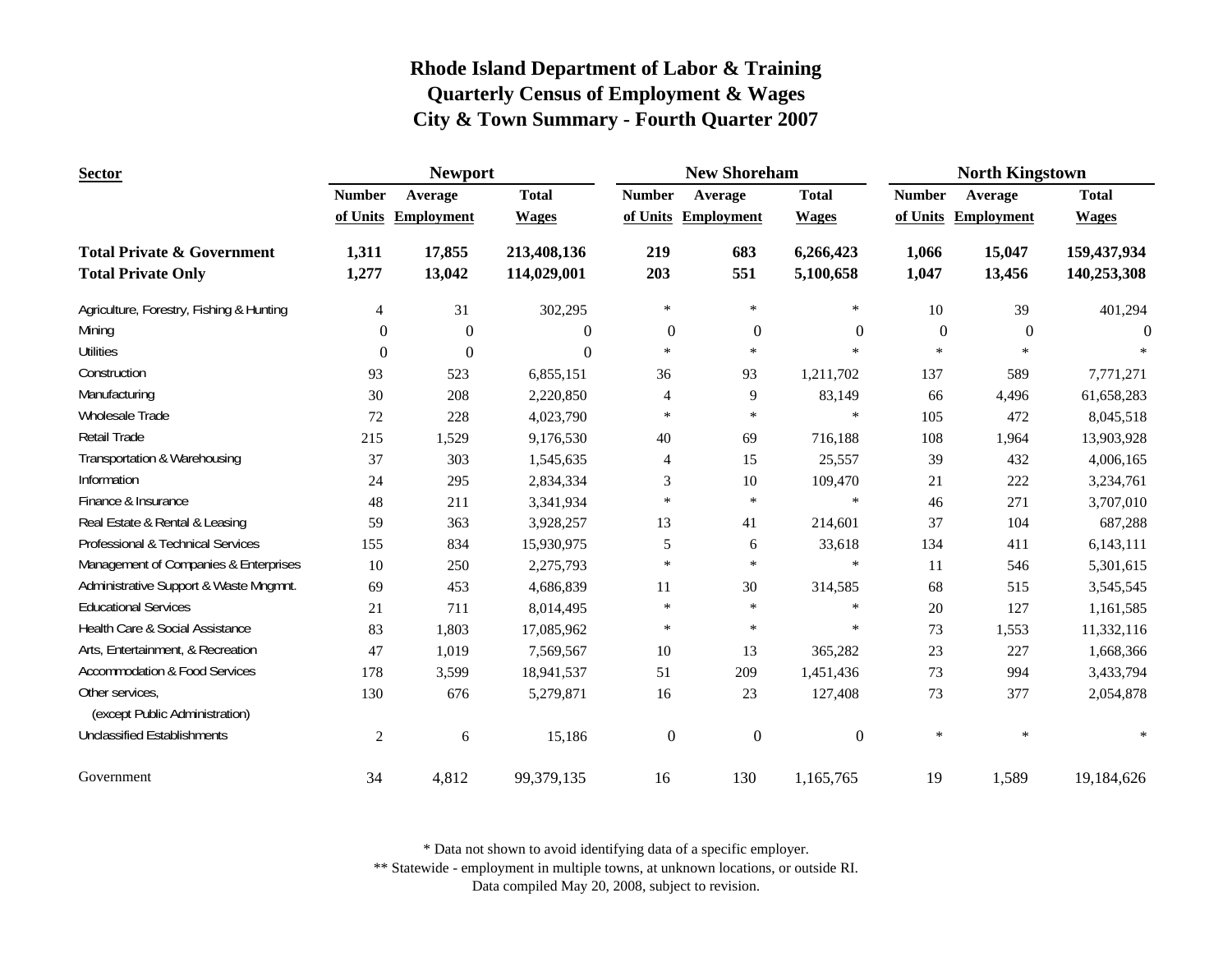| <b>Sector</b>                                                      |                  | <b>North Providence</b> |                          |                  | <b>North Smithfield</b> |                          | Pawtucket        |                   |                            |
|--------------------------------------------------------------------|------------------|-------------------------|--------------------------|------------------|-------------------------|--------------------------|------------------|-------------------|----------------------------|
|                                                                    | <b>Number</b>    | Average                 | <b>Total</b>             | <b>Number</b>    | Average                 | <b>Total</b>             | <b>Number</b>    | Average           | <b>Total</b>               |
|                                                                    |                  | of Units Employment     | <b>Wages</b>             |                  | of Units Employment     | <b>Wages</b>             | of Units         | <b>Employment</b> | <b>Wages</b>               |
| <b>Total Private &amp; Government</b><br><b>Total Private Only</b> | 747<br>736       | 8,254<br>7,351          | 75,569,648<br>60,424,282 | 391<br>381       | 4,113<br>3,689          | 36,953,764<br>32,115,988 | 1,609<br>1,584   | 26,448<br>23,961  | 271,116,084<br>233,839,096 |
| Agriculture, Forestry, Fishing & Hunting                           | $\boldsymbol{0}$ | $\boldsymbol{0}$        | $\overline{0}$           | $\ast$           | $\ast$                  | $\ast$                   | $\boldsymbol{0}$ | $\mathbf{0}$      | $\overline{0}$             |
| Mining                                                             | $\Omega$         | $\mathbf{0}$            | $\Omega$                 | $\ast$           | $\ast$                  | $\ast$                   | $\Omega$         | $\Omega$          | $\Omega$                   |
| <b>Utilities</b>                                                   | $\Omega$         | $\mathbf{0}$            | $\Omega$                 | $\boldsymbol{0}$ | $\mathbf{0}$            | 0                        | 3                | 11                | 170,513                    |
| Construction                                                       | 84               | 270                     | 3,809,923                | 74               | 278                     | 3,131,186                | 166              | 1,032             | 13,864,386                 |
| Manufacturing                                                      | 44               | 476                     | 4,336,677                | $22\,$           | 618                     | 5,869,061                | 171              | 5,198             | 53,344,204                 |
| Wholesale Trade                                                    | 38               | 234                     | 3,121,765                | $25\,$           | 146                     | 2,263,246                | 90               | 566               | 7,443,600                  |
| Retail Trade                                                       | 109              | 1,075                   | 6,320,581                | 41               | 628                     | 4,685,821                | 183              | 1,832             | 12,323,270                 |
| Transportation & Warehousing                                       | 14               | 102                     | 726,263                  | 12               | 141                     | 1,475,311                | 33               | 401               | 4,229,240                  |
| Information                                                        | 7                | 29                      | 268,574                  | $\ast$           | $\ast$                  | $\ast$                   | 26               | 252               | 3,430,029                  |
| Finance & Insurance                                                | 38               | 236                     | 2,562,038                | 16               | 63                      | 847,128                  | 54               | 880               | 10,275,623                 |
| Real Estate & Rental & Leasing                                     | 34               | 131                     | 1,005,355                | 15               | 26                      | 275,073                  | 54               | 286               | 2,389,077                  |
| Professional & Technical Services                                  | 60               | 172                     | 2,489,367                | 45               | 264                     | 3,319,136                | 127              | 627               | 7,143,435                  |
| Management of Companies & Enterprises                              | $\ast$           | $\ast$                  | $\ast$                   | $\boldsymbol{0}$ | $\boldsymbol{0}$        | $\overline{0}$           | 13               | 1,441             | 28,193,355                 |
| Administrative Support & Waste Mngmnt.                             | 60               | 480                     | 2,609,913                | 21               | 58                      | 374,596                  | 97               | 2,088             | 13,793,017                 |
| <b>Educational Services</b>                                        | $\ast$           | $\ast$                  | $\ast$                   | 3                | 3                       | 8,075                    | 24               | 346               | 2,909,031                  |
| Health Care & Social Assistance                                    | 76               | 2,888                   | 27,993,110               | 39               | 837                     | 6,782,793                | 188              | 5,778             | 58,183,142                 |
| Arts, Entertainment, & Recreation                                  | $\ast$           | $\ast$                  | $\ast$                   | 4                | 27                      | 125,863                  | 15               | 261               | 2,121,479                  |
| <b>Accommodation &amp; Food Services</b>                           | 74               | 788                     | 2,748,344                | 21               | 402                     | 1,204,099                | 139              | 1,631             | 5,323,476                  |
| Other services,<br>(except Public Administration)                  | 87               | 337                     | 2,018,781                | 34               | 139                     | 893,326                  | 201              | 1,331             | 8,702,219                  |
| <b>Unclassified Establishments</b>                                 | $\overline{0}$   | $\boldsymbol{0}$        | $\overline{0}$           | $\overline{0}$   | $\boldsymbol{0}$        | $\boldsymbol{0}$         | $\Omega$         | $\theta$          | $\Omega$                   |
| Government                                                         | 11               | 902                     | 15,145,366               | 10               | 425                     | 4,837,776                | 25               | 2,488             | 37,276,988                 |

\* Data not shown to avoid identifying data of a specific employer.

\*\* Statewide - employment in multiple towns, at unknown locations, or outside RI.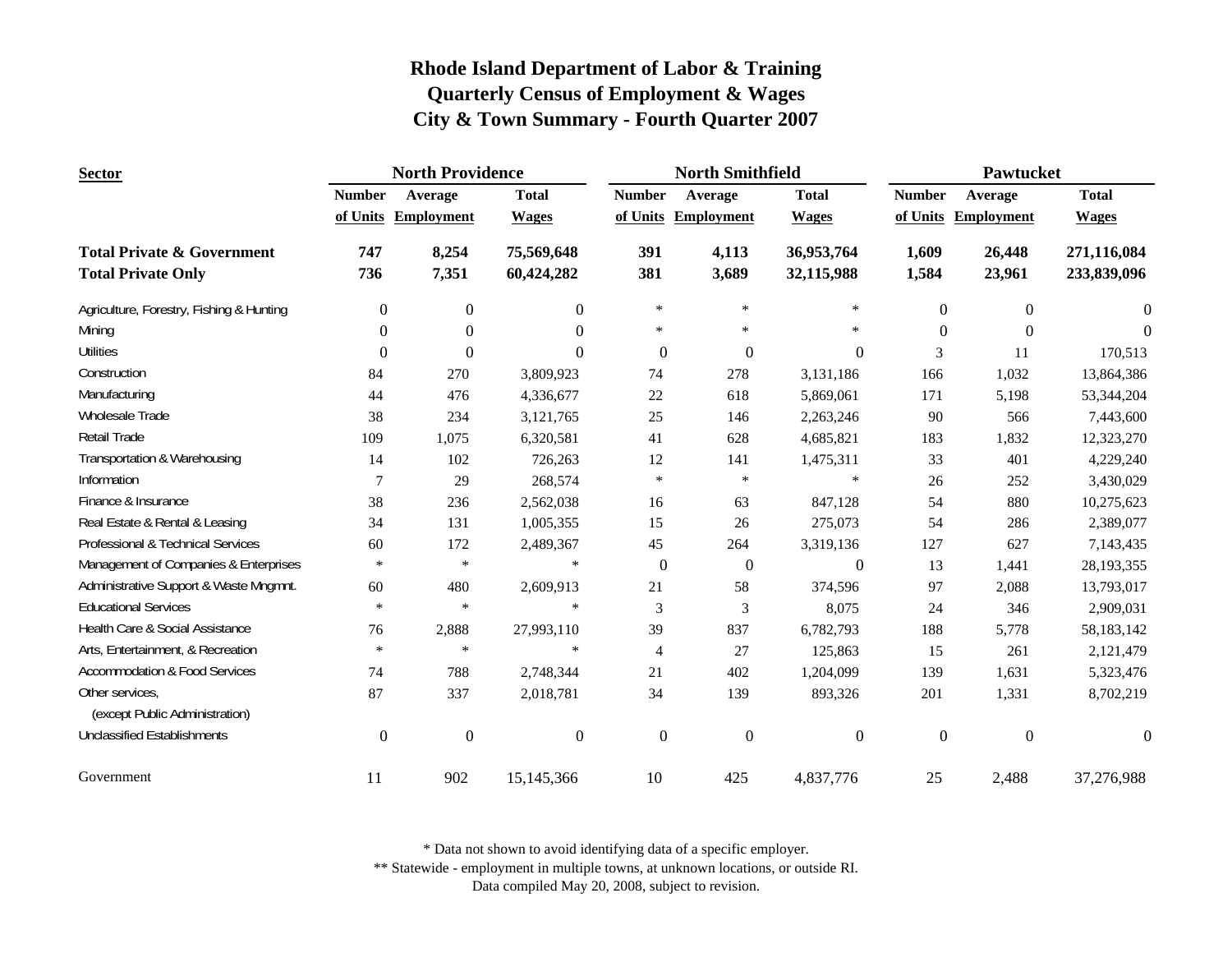| <b>Sector</b>                                     | Portsmouth    |                   |              |               | Providence        |               | Richmond         |                   |                |
|---------------------------------------------------|---------------|-------------------|--------------|---------------|-------------------|---------------|------------------|-------------------|----------------|
|                                                   | <b>Number</b> | Average           | <b>Total</b> | <b>Number</b> | Average           | <b>Total</b>  | <b>Number</b>    | Average           | <b>Total</b>   |
|                                                   | of Units      | <b>Employment</b> | <b>Wages</b> | of Units      | <b>Employment</b> | <b>Wages</b>  | of Units         | <b>Employment</b> | <b>Wages</b>   |
| <b>Total Private &amp; Government</b>             | 532           | 6,499             | 77,878,110   | 5,705         | 114,594           | 1,421,454,680 | 154              | 1,874             | 17,548,543     |
| <b>Total Private Only</b>                         | 517           | 5,755             | 69,372,993   | 5,594         | 98,688            | 1,178,449,320 | 146              | 1,180             | 8,937,196      |
| Agriculture, Forestry, Fishing & Hunting          | 16            | 57                | 374,214      | $\mathbf{0}$  | $\mathbf{0}$      | $\theta$      | 5                | 23                | 216,354        |
| Mining                                            | $\Omega$      | $\overline{0}$    | $\mathbf{0}$ | $\ast$        | $\ast$            | $\ast$        | $\ast$           | $\ast$            |                |
| <b>Utilities</b>                                  | $\theta$      | $\Omega$          | $\Omega$     | $\ast$        | $\ast$            | $\ast$        | $\mathbf{0}$     | $\theta$          | $\theta$       |
| Construction                                      | 83            | 370               | 4,417,387    | 298           | 2,788             | 45,228,857    | 23               | 84                | 863,528        |
| Manufacturing                                     | 30            | 2,302             | 40,265,956   | 330           | 6,076             | 57, 513, 763  | 6                | 97                | 1,707,891      |
| Wholesale Trade                                   | 32            | 107               | 1,958,662    | 264           | 2,547             | 40,422,191    | $\overline{7}$   | 32                | 422,874        |
| <b>Retail Trade</b>                               | 58            | 588               | 4,176,890    | 642           | 7,606             | 44,225,408    | 23               | 339               | 2,207,224      |
| Transportation & Warehousing                      | 8             | 71                | 359,953      | 71            | 767               | 7,409,711     | $\ast$           | $\ast$            |                |
| Information                                       | 13            | 68                | 928,368      | 158           | 4,077             | 64,813,354    | $\ast$           | $\ast$            |                |
| Finance & Insurance                               | 23            | 96                | 1,275,397    | 368           | 5,690             | 104,742,006   | $\ast$           | $\ast$            |                |
| Real Estate & Rental & Leasing                    | 13            | 117               | 629,991      | 212           | 1,606             | 22,406,934    | $\ast$           | $\ast$            |                |
| Professional & Technical Services                 | 65            | 159               | 2,782,380    | 932           | 6,618             | 128,109,415   | 10               | 42                | 410,231        |
| Management of Companies & Enterprises             | 5             | 5                 | 37,105       | 52            | 1,946             | 62,010,958    | $\mathbf{0}$     | $\boldsymbol{0}$  | $\overline{0}$ |
| Administrative Support & Waste Mngmnt.            | 26            | 310               | 2,119,582    | 318           | 8,005             | 55,737,101    | 9                | 68                | 536,950        |
| <b>Educational Services</b>                       | 12            | 278               | 2,656,041    | 98            | 11,395            | 132,144,468   | $\ast$           | $\ast$            |                |
| Health Care & Social Assistance                   | 31            | 487               | 3,609,289    | 568           | 24,527            | 322,458,459   | $10\,$           | 90                | 625,556        |
| Arts, Entertainment, & Recreation                 | 12            | 113               | 673,608      | 60            | 1,220             | 6,804,858     | 8                | 51                | 212,051        |
| <b>Accommodation &amp; Food Services</b>          | 37            | 447               | 1,853,582    | 520           | 8,738             | 40,040,603    | 16               | 234               | 761,503        |
| Other services,<br>(except Public Administration) | 51            | 179               | 1,245,406    | 688           | 4,545             | 34,415,559    | 17               | 47                | 210,206        |
| <b>Unclassified Establishments</b>                |               |                   |              | $\ast$        | $\ast$            | $\ast$        |                  |                   |                |
|                                                   | $\mathbf{2}$  |                   | 9,182        |               |                   |               | $\boldsymbol{0}$ | $\boldsymbol{0}$  | $\mathbf{0}$   |
| Government                                        | 15            | 741               | 8,505,117    | 111           | 15,909            | 243,005,360   | $\,8\,$          | 694               | 8,611,347      |

\* Data not shown to avoid identifying data of a specific employer.

\*\* Statewide - employment in multiple towns, at unknown locations, or outside RI.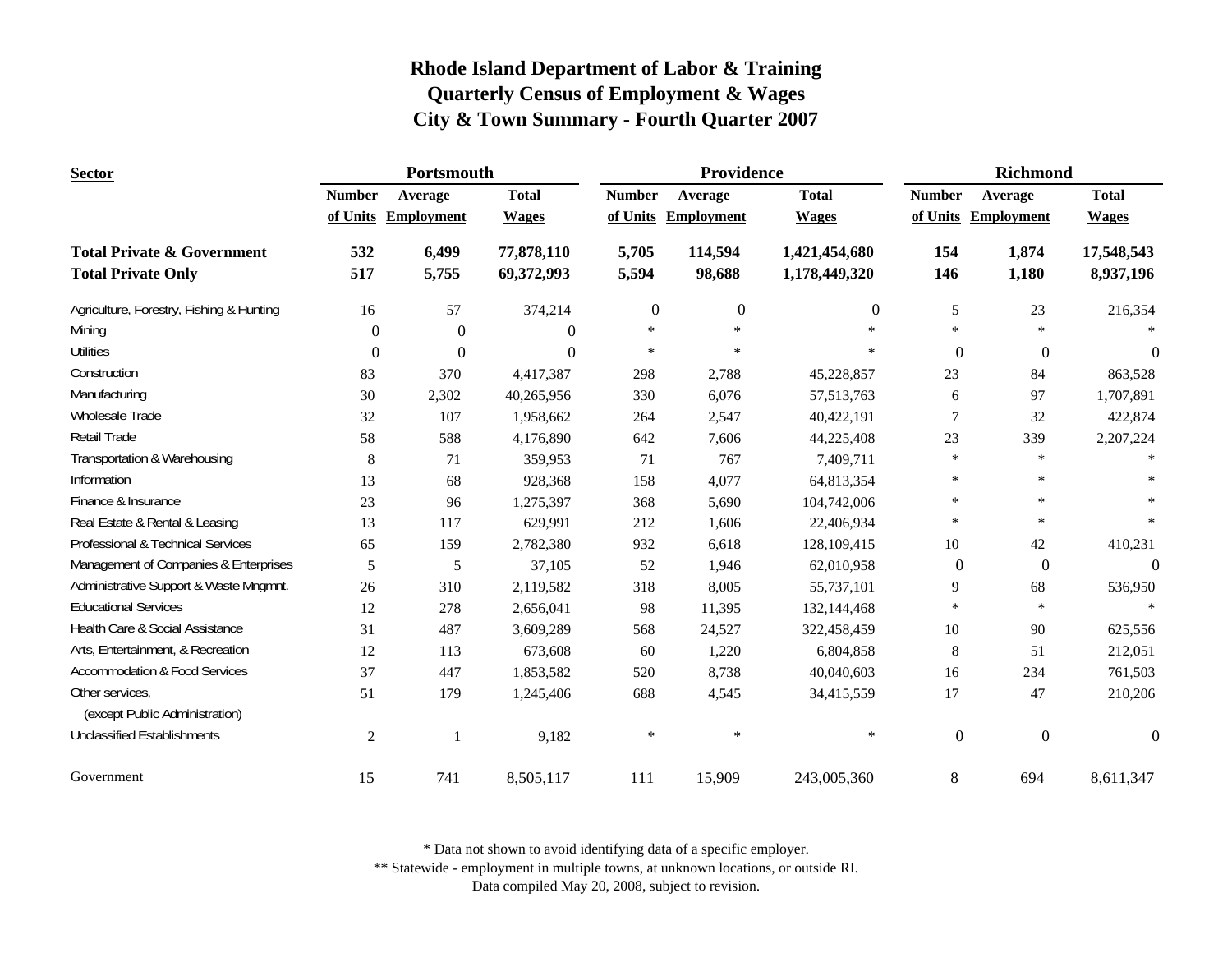| <b>Sector</b>                                                      | <b>Scituate</b>  |                     |                         |                | Smithfield          |                            | <b>South Kingstown</b> |                     |                           |
|--------------------------------------------------------------------|------------------|---------------------|-------------------------|----------------|---------------------|----------------------------|------------------------|---------------------|---------------------------|
|                                                                    | <b>Number</b>    | Average             | <b>Total</b>            | <b>Number</b>  | Average             | <b>Total</b>               | <b>Number</b>          | Average             | <b>Total</b>              |
|                                                                    |                  | of Units Employment | <b>Wages</b>            |                | of Units Employment | <b>Wages</b>               |                        | of Units Employment | <b>Wages</b>              |
| <b>Total Private &amp; Government</b><br><b>Total Private Only</b> | 268<br>255       | 1,629<br>1,008      | 16,128,218<br>7,418,704 | 846<br>829     | 13,461<br>12,804    | 186,095,731<br>178,090,923 | 1,062<br>1,041         | 13,861<br>9,882     | 139,201,340<br>95,067,523 |
| Agriculture, Forestry, Fishing & Hunting                           | 13               | 54                  | 274,422                 | $\mathfrak{Z}$ | 10                  | 34,935                     | 19                     | 106                 | 1,014,586                 |
| Mining                                                             | $\theta$         | $\theta$            | $\theta$                | $\ast$         | $\ast$              | ×                          | $*$                    | $\ast$              |                           |
| <b>Utilities</b>                                                   | $\Omega$         | $\Omega$            | $\Omega$                | $\mathbf{0}$   | $\mathbf{0}$        | $\mathbf{0}$               | $\ast$                 | $\ast$              |                           |
| Construction                                                       | 69               | 146                 | 1,555,132               | 147            | 1,204               | 17,138,267                 | 131                    | 391                 | 4,915,849                 |
| Manufacturing                                                      | 10               | 25                  | 191,548                 | 77             | 1,384               | 16,625,330                 | 27                     | 789                 | 11,420,885                |
| Wholesale Trade                                                    | 15               | 25                  | 451,793                 | 69             | 852                 | 15,447,868                 | 70                     | 769                 | 14,472,268                |
| Retail Trade                                                       | 18               | 211                 | 1,316,818               | 106            | 2,450               | 14,137,941                 | 124                    | 1,542               | 10,645,086                |
| Transportation & Warehousing                                       | 17               | 56                  | 383,407                 | 17             | 85                  | 998,958                    | 11                     | 152                 | 780,914                   |
| Information                                                        | $\ast$           | $\ast$              | $\ast$                  | 16             | 238                 | 3,395,265                  | 16                     | 116                 | 1,471,876                 |
| Finance & Insurance                                                | $\overline{4}$   | 10                  | 153,174                 | 47             | 2,022               | 71,942,548                 | 40                     | 249                 | 3,274,393                 |
| Real Estate & Rental & Leasing                                     | 5                | 15                  | 137,936                 | 18             | 57                  | 770,979                    | $28\,$                 | 86                  | 781,087                   |
| Professional & Technical Services                                  | 28               | 82                  | 1,068,751               | 73             | 255                 | 3,771,291                  | 110                    | 378                 | 7,128,034                 |
| Management of Companies & Enterprises                              | $\boldsymbol{0}$ | $\boldsymbol{0}$    | $\boldsymbol{0}$        | $\tau$         | 120                 | 2,380,617                  | $\,8\,$                | 19                  | 478,603                   |
| Administrative Support & Waste Mngmnt.                             | 21               | 40                  | 227,078                 | 46             | 370                 | 4,438,919                  | 74                     | 277                 | 2,457,464                 |
| <b>Educational Services</b>                                        | $\ast$           | $\ast$              | $\ast$                  | 11             | 813                 | 9,946,891                  | 24                     | 263                 | 2,189,924                 |
| Health Care & Social Assistance                                    | 14               | 83                  | 596,315                 | 52             | 1,348               | 9,669,837                  | 109                    | 2,517               | 23,851,599                |
| Arts, Entertainment, & Recreation                                  | $\ast$           | $\ast$              | $\ast$                  | 13             | 46                  | 310,993                    | 32                     | 195                 | 1,071,748                 |
| <b>Accommodation &amp; Food Services</b>                           | 11               | 123                 | 367,199                 | 63             | 1,174               | 4,661,116                  | 101                    | 1,216               | 4,088,340                 |
| Other services,<br>(except Public Administration)                  | 24               | 84                  | 547,422                 | 63             | 366                 | 2,343,964                  | 111                    | 783                 | 4,666,588                 |
| <b>Unclassified Establishments</b>                                 | $\boldsymbol{0}$ | $\boldsymbol{0}$    | $\mathbf{0}$            | $\ast$         | $\ast$              | $\ast$                     | 3                      |                     | 2,270                     |
| Government                                                         | 13               | 618                 | 8,709,514               | 17             | 658                 | 8,004,808                  | 21                     | 3,979               | 44,133,817                |

\* Data not shown to avoid identifying data of a specific employer.

\*\* Statewide - employment in multiple towns, at unknown locations, or outside RI.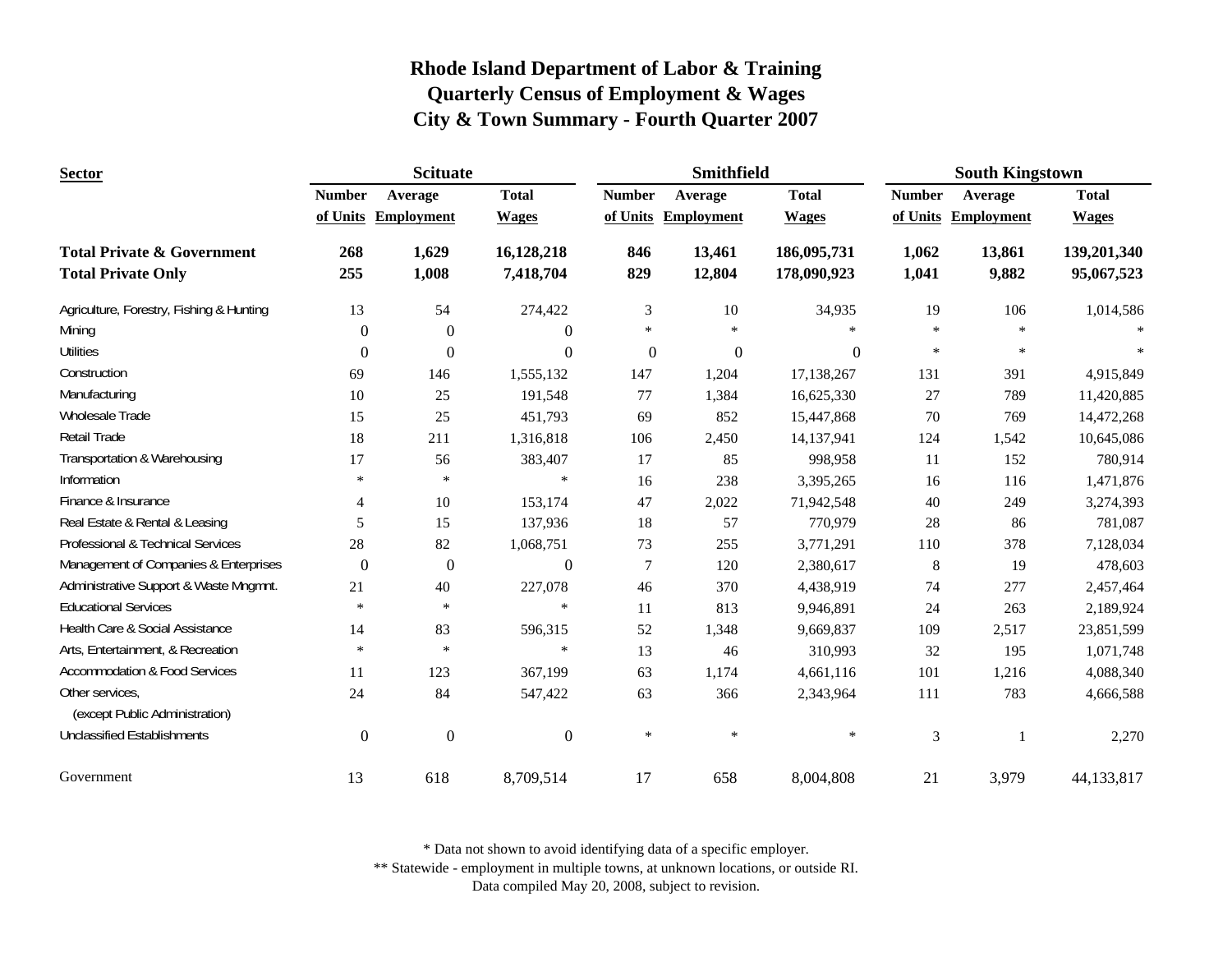| <b>Sector</b>                                                      | <b>Tiverton</b> |                   |                          |                  | Warren            |                          | <b>Warwick</b> |                   |                            |
|--------------------------------------------------------------------|-----------------|-------------------|--------------------------|------------------|-------------------|--------------------------|----------------|-------------------|----------------------------|
|                                                                    | <b>Number</b>   | Average           | <b>Total</b>             | <b>Number</b>    | Average           | <b>Total</b>             | <b>Number</b>  | Average           | <b>Total</b>               |
|                                                                    | of Units        | <b>Employment</b> | <b>Wages</b>             | of Units         | <b>Employment</b> | <b>Wages</b>             | of Units       | <b>Employment</b> | <b>Wages</b>               |
| <b>Total Private &amp; Government</b><br><b>Total Private Only</b> | 419<br>404      | 2,763<br>2,261    | 24,184,495<br>19,764,372 | 406<br>397       | 4,224<br>4,045    | 35,995,576<br>33,390,321 | 3,379<br>3,344 | 52,731<br>48,390  | 507,531,807<br>445,862,289 |
| Agriculture, Forestry, Fishing & Hunting                           | 10              | 33                | 170,679                  | $\ast$           | $\ast$            | $\ast$                   | 3              | 15                | 58,790                     |
| Mining                                                             | 3               | 28                | 316,786                  | $\boldsymbol{0}$ | $\mathbf{0}$      | $\Omega$                 | $\ast$         | $\ast$            |                            |
| <b>Utilities</b>                                                   | $\ast$          | $\ast$            | $\ast$                   | $\mathbf{0}$     | $\mathbf{0}$      | $\Omega$                 | $\ast$         | $\ast$            |                            |
| Construction                                                       | 69              | 325               | 2,839,447                | 56               | 190               | 1,898,138                | 343            | 2,563             | 37,652,011                 |
| Manufacturing                                                      | 12              | 57                | 436,922                  | 53               | 1,064             | 11,302,563               | 181            | 3,775             | 45,293,074                 |
| <b>Wholesale Trade</b>                                             | 32              | 125               | 1,454,936                | 19               | 164               | 2,110,193                | 272            | 1,925             | 26,657,611                 |
| <b>Retail Trade</b>                                                | 56              | 547               | 5,657,664                | 51               | 293               | 1,501,541                | 465            | 9,022             | 54,919,104                 |
| Transportation & Warehousing                                       | $10\,$          | 58                | 249,872                  | 8                | 357               | 2,468,766                | 107            | 2,450             | 21,840,729                 |
| Information                                                        | $\ast$          | $\ast$            | $\ast$                   | 8                | 62                | 805,032                  | 36             | 529               | 5,689,514                  |
| Finance & Insurance                                                | 14              | 54                | 699,964                  | 15               | 191               | 1,941,724                | 224            | 3,561             | 46,044,423                 |
| Real Estate & Rental & Leasing                                     | 9               | 16                | 242,930                  | 10               | 16                | 131,864                  | 134            | 1,422             | 11,253,470                 |
| Professional & Technical Services                                  | 48              | 152               | 2,587,875                | 23               | 76                | 716,755                  | 394            | 2,105             | 29,291,871                 |
| Management of Companies & Enterprises                              | $\ast$          | $\ast$            | $\ast$                   | $\ast$           | $\ast$            | $\ast$                   | 19             | 1,626             | 23,976,973                 |
| Administrative Support & Waste Mngmnt.                             | 27              | 53                | 380,284                  | 20               | 140               | 922,084                  | 200            | 2,378             | 19,758,844                 |
| <b>Educational Services</b>                                        | $\ast$          | $\ast$            | $\ast$                   | 5                | 70                | 659,772                  | 39             | 878               | 7,214,981                  |
| Health Care & Social Assistance                                    | 26              | 324               | 2,138,036                | 31               | 617               | 5,960,915                | 337            | 8,480             | 81,338,453                 |
| Arts, Entertainment, & Recreation                                  | 6               | 27                | 415,073                  | 5                | 46                | 138,419                  | 40             | 542               | 2,710,828                  |
| <b>Accommodation &amp; Food Services</b>                           | 28              | 307               | 1,072,774                | 43               | 596               | 1,748,620                | 241            | 5,401             | 20,928,319                 |
| Other services,<br>(except Public Administration)                  | 44              | 128               | 648,065                  | 45               | 156               | 923,247                  | 304            | 1,701             | 11,031,352                 |
| <b>Unclassified Establishments</b>                                 |                 | 1                 | 2,200                    | $\boldsymbol{0}$ | $\mathbf{0}$      | $\boldsymbol{0}$         | 1              | 5                 | 6,812                      |
| Government                                                         | 15              | 502               | 4,420,123                | 9                | 179               | 2,605,255                | 35             | 4,341             | 61,669,518                 |

\* Data not shown to avoid identifying data of a specific employer.

\*\* Statewide - employment in multiple towns, at unknown locations, or outside RI.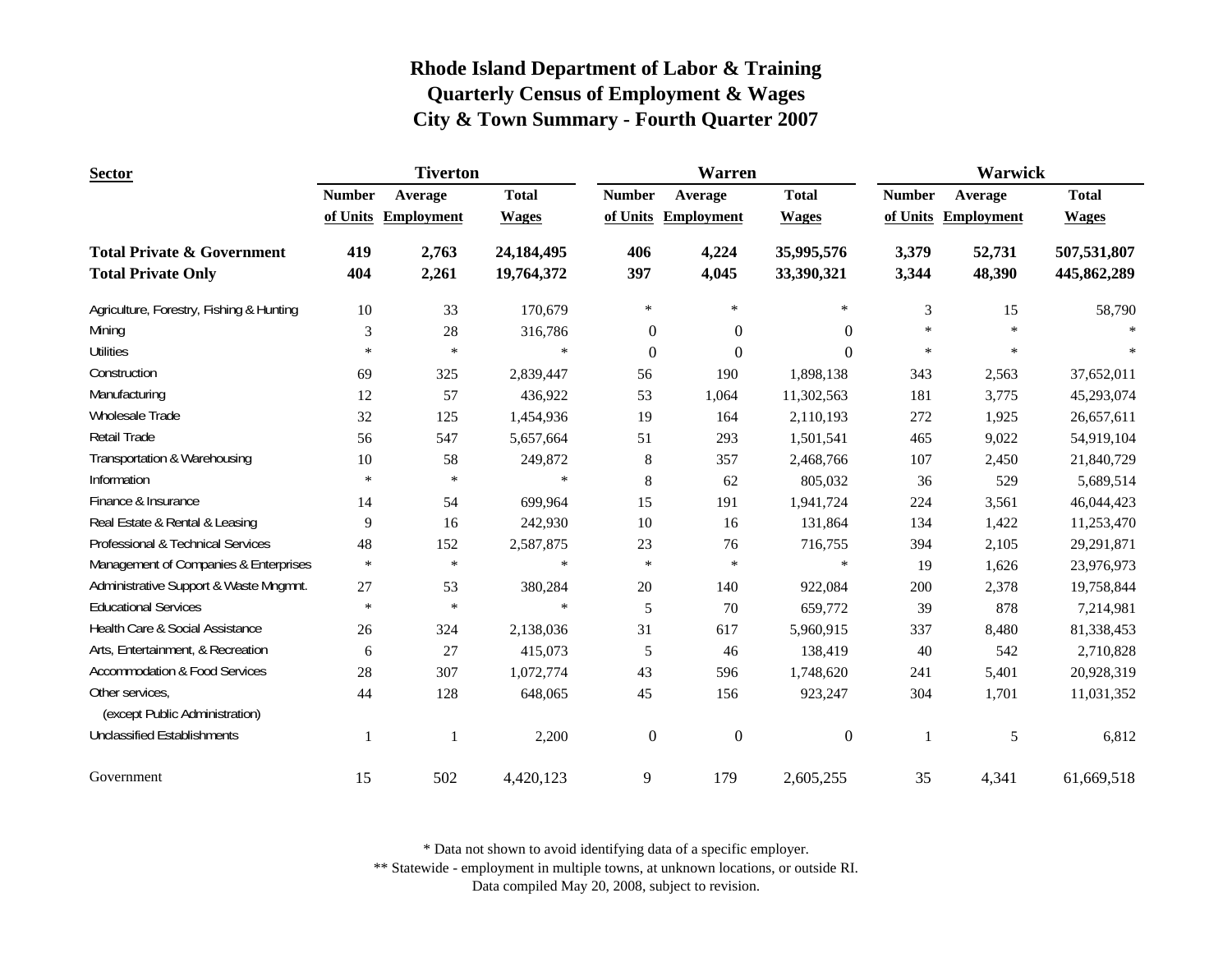| <b>Sector</b>                            | Westerly      |                     |              | <b>West Greenwich</b> |                     |                | <b>West Warwick</b> |                     |              |
|------------------------------------------|---------------|---------------------|--------------|-----------------------|---------------------|----------------|---------------------|---------------------|--------------|
|                                          | <b>Number</b> | Average             | <b>Total</b> | <b>Number</b>         | Average             | <b>Total</b>   | <b>Number</b>       | Average             | <b>Total</b> |
|                                          |               | of Units Employment | <b>Wages</b> |                       | of Units Employment | <b>Wages</b>   |                     | of Units Employment | <b>Wages</b> |
| <b>Total Private &amp; Government</b>    | 886           | 10,210              | 91,941,711   | 209                   | 3,713               | 73,580,582     | 630                 | 9,250               | 92,085,159   |
| <b>Total Private Only</b>                | 867           | 9,124               | 79,394,433   | 201                   | 3,294               | 68,280,997     | 615                 | 8,109               | 75,523,141   |
| Agriculture, Forestry, Fishing & Hunting | $\ast$        | $\ast$              | $\ast$       | $\ast$                | $\ast$              | $\ast$         | $\boldsymbol{0}$    | $\boldsymbol{0}$    | $\theta$     |
| Mining                                   | $\ast$        | $\ast$              | $\ast$       | $\theta$              | $\Omega$            | $\overline{0}$ | $\ast$              |                     |              |
| <b>Utilities</b>                         | $\ast$        | $\ast$              | $\ast$       | $\Omega$              | $\Omega$            | $\Omega$       | $\mathbf{0}$        | $\mathbf{0}$        | $\Omega$     |
| Construction                             | 111           | 360                 | 3,862,386    | 54                    | 165                 | 1,665,681      | 97                  | 422                 | 3,653,495    |
| Manufacturing                            | 29            | 882                 | 10,291,172   | 13                    | 1,538               | 42,651,290     | 37                  | 1,720               | 19,522,083   |
| Wholesale Trade                          | 35            | 89                  | 1,067,577    | 15                    | 273                 | 5,179,555      | 29                  | 345                 | 4,825,396    |
| Retail Trade                             | 136           | 2,296               | 14,167,435   | 11                    | 55                  | 284,462        | 95                  | 1,073               | 7,969,665    |
| Transportation & Warehousing             | 14            | 49                  | 315,510      | ∗                     | $\ast$              | $\ast$         | 10                  | 283                 | 3,112,218    |
| Information                              | 14            | 331                 | 4,361,059    | 6                     | 15                  | 643,230        | $\ast$              | $\ast$              | $\ast$       |
| Finance & Insurance                      | 28            | 320                 | 4,180,281    | 8                     | 45                  | 2,052,595      | 31                  | 1,004               | 10,222,020   |
| Real Estate & Rental & Leasing           | 29            | 72                  | 737,084      | 3                     | 11                  | 545,339        | 23                  | 87                  | 729,518      |
| Professional & Technical Services        | 77            | 228                 | 3,266,442    | $\ast$                | $\ast$              | $\ast$         | 43                  | 79                  | 1,233,725    |
| Management of Companies & Enterprises    | $\ast$        | $\ast$              | $\ast$       | $\ast$                | $\ast$              | $\ast$         | $\ast$              | $\ast$              | $\ast$       |
| Administrative Support & Waste Mngmnt.   | 45            | 134                 | 944,369      | 23                    | 184                 | 1,384,814      | 26                  | 132                 | 851,982      |
| <b>Educational Services</b>              | 8             | 82                  | 422,619      | ∗                     | $\ast$              | $\ast$         | 7                   | 30                  | 130,244      |
| Health Care & Social Assistance          | 106           | 2,011               | 22,150,849   | 8                     | 95                  | 580,305        | 41                  | 762                 | 6,691,617    |
| Arts, Entertainment, & Recreation        | 36            | 296                 | 2,285,602    | $\ast$                | $\ast$              | $\ast$         | 10                  | 45                  | 252,074      |
| <b>Accommodation &amp; Food Services</b> | 99            | 1,134               | 4,770,944    | 14                    | 180                 | 764,912        | 68                  | 792                 | 2,578,109    |
| Other services,                          | 89            | 460                 | 1,987,227    | 13                    | $22\,$              | 85,517         | 91                  | 350                 | 1,892,085    |
| (except Public Administration)           |               |                     |              |                       |                     |                |                     |                     |              |
| <b>Unclassified Establishments</b>       |               |                     | 4,393        | $\overline{0}$        | $\mathbf{0}$        | $\mathbf{0}$   |                     | $\mathbf{0}$        | $\Omega$     |
| Government                               | 19            | 1,087               | 12,547,278   | $8\,$                 | 421                 | 5,299,585      | 15                  | 1,143               | 16,562,018   |

\* Data not shown to avoid identifying data of a specific employer.

\*\* Statewide - employment in multiple towns, at unknown locations, or outside RI.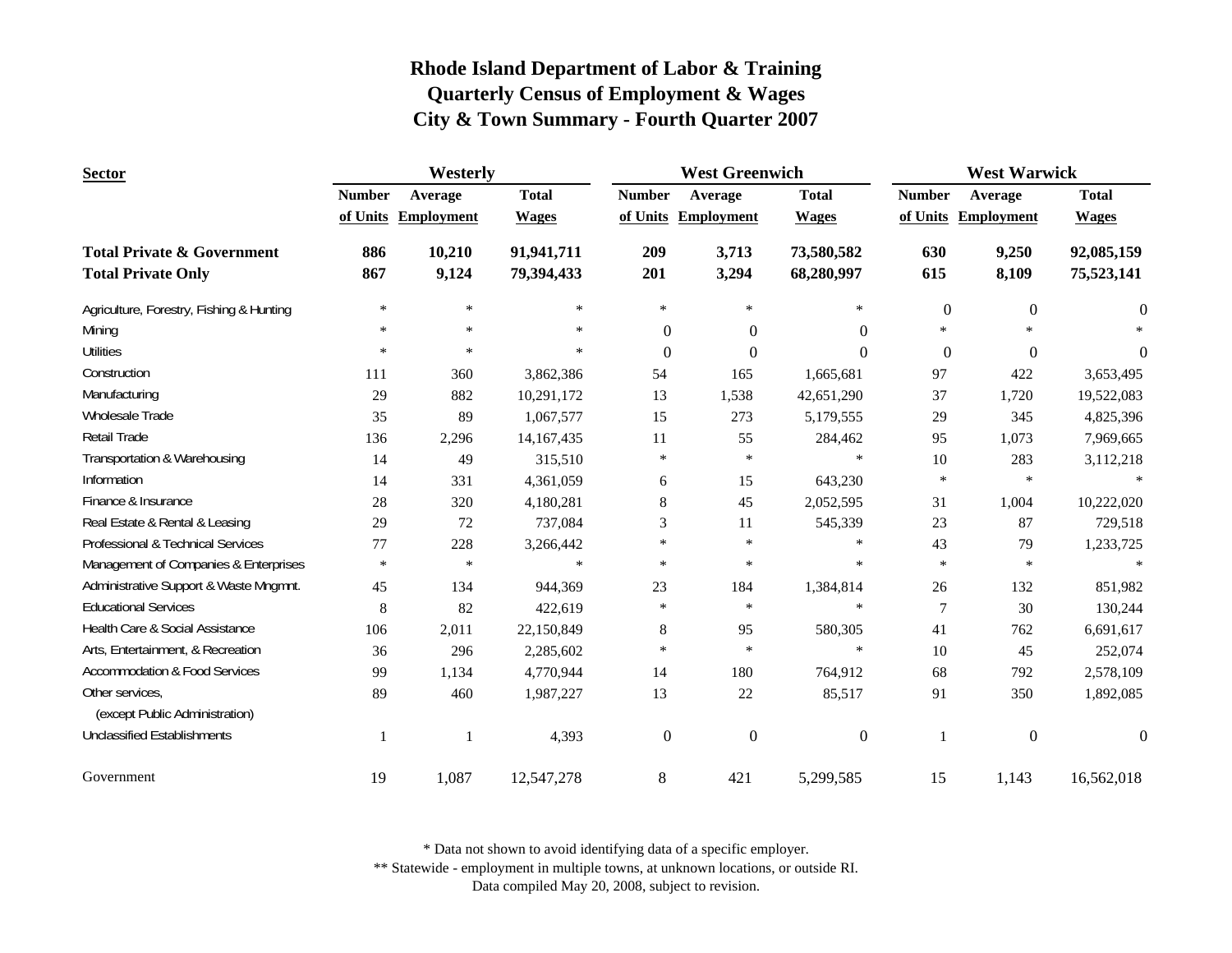| <b>Sector</b>                                                      |               | Woonsocket        |                            | Statewide **     |                   |                                            |  |
|--------------------------------------------------------------------|---------------|-------------------|----------------------------|------------------|-------------------|--------------------------------------------|--|
|                                                                    | <b>Number</b> | Average           | <b>Total</b>               | <b>Number</b>    | Average           | <b>Total</b>                               |  |
|                                                                    | of Units      | <b>Employment</b> | <b>Wages</b>               | of Units         | <b>Employment</b> | <b>Wages</b><br>110,726,233<br>110,726,071 |  |
| <b>Total Private &amp; Government</b><br><b>Total Private Only</b> | 875<br>854    | 15,406<br>13,695  | 166,901,829<br>145,124,977 | 2,547<br>2,544   | 6,617<br>6,614    |                                            |  |
| Agriculture, Forestry, Fishing & Hunting                           | 0             | $\boldsymbol{0}$  | $\boldsymbol{0}$           | $\boldsymbol{0}$ | $\boldsymbol{0}$  | $\boldsymbol{0}$                           |  |
| Mining                                                             | $\theta$      | $\boldsymbol{0}$  | $\overline{0}$             | 1                | $\mathbf{2}$      | 71,805                                     |  |
| <b>Utilities</b>                                                   | $\theta$      | $\overline{0}$    | $\Omega$                   | 1                | $\overline{2}$    | 95,295                                     |  |
| Construction                                                       | 78            | 322               | 3,223,425                  | 230              | 735               | 10,473,494                                 |  |
| Manufacturing                                                      | 68            | 1,309             | 13,280,607                 | 17               | 20                | 360,097                                    |  |
| <b>Wholesale Trade</b>                                             | 56            | 395               | 6,044,915                  | 890              | 1733              | 39,975,007                                 |  |
| Retail Trade                                                       | 126           | 1,931             | 13,679,290                 | 94               | 569               | 10,182,315                                 |  |
| Transportation & Warehousing                                       | 16            | 851               | 6,929,042                  | 33               | 47                | 657,559                                    |  |
| Information                                                        | 11            | 148               | 1,140,569                  | 109              | 128               | 2,170,439                                  |  |
| Finance & Insurance                                                | 24            | 194               | 1,997,085                  | 102              | 201               | 4,667,885                                  |  |
| Real Estate & Rental & Leasing                                     | 34            | 134               | 1,379,660                  | 29               | 53                | 836,532                                    |  |
| Professional & Technical Services                                  | 70            | 393               | 6,335,204                  | $\ast$           | $\ast$            |                                            |  |
| Management of Companies & Enterprises                              | 6             | 1,778             | 45,867,773                 | 28               | 161               | 6,761,649                                  |  |
| Administrative Support & Waste Mngmnt.                             | 34            | 469               | 3,875,885                  | 282              | 1437              | 11,910,543                                 |  |
| <b>Educational Services</b>                                        | 15            | 336               | 2,664,073                  | 35               | 52                | 409,854                                    |  |
| Health Care & Social Assistance                                    | 109           | 3,648             | 31,754,471                 | 38               | 123               | 2,527,632                                  |  |
| Arts, Entertainment, & Recreation                                  | 8             | 99                | 477,744                    | 21               | 34                | 954,227                                    |  |
| <b>Accommodation &amp; Food Services</b>                           | 98            | 1,163             | 4,005,625                  | 34               | 180               | 1,444,082                                  |  |
| Other services,                                                    | 100           | 525               | 2,468,984                  | $\ast$           | $\ast$            |                                            |  |
| (except Public Administration)                                     |               |                   |                            |                  |                   |                                            |  |
| <b>Unclassified Establishments</b>                                 | $\mathbf{1}$  | $\boldsymbol{0}$  | 625                        | 97               | 62                | 516,627                                    |  |
| Government                                                         | 21            | 1,711             | 21,776,852                 | 3                | 3                 | 162                                        |  |

\* Data not shown to avoid identifying data of a specific employer.

\*\* Statewide - employment in multiple towns, at unknown locations, or outside RI.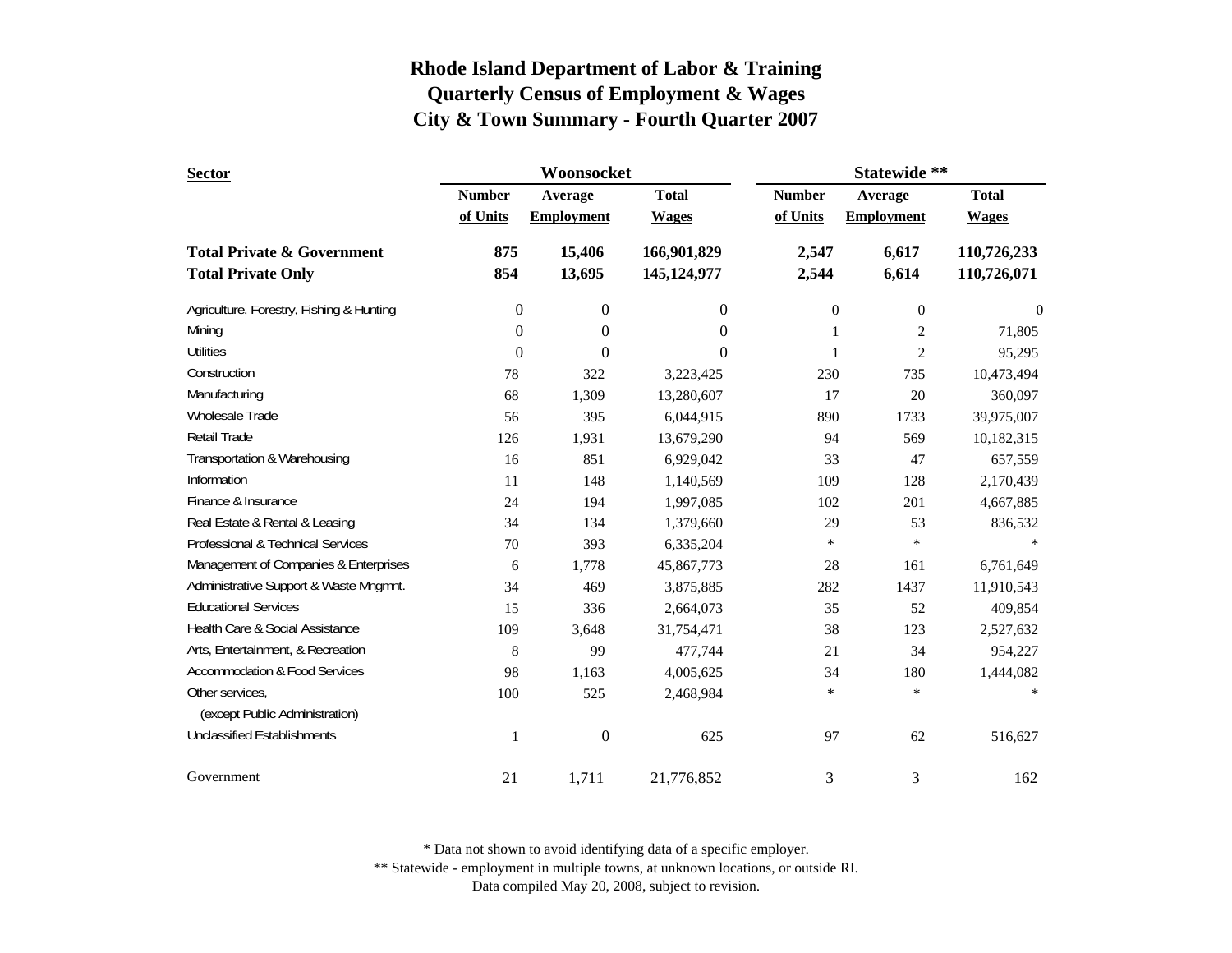| <b>Sector</b>                                                      | <b>Bristol County</b> |                     |                            | <b>Kent County</b> |                     |                            | <b>Newport County</b> |                     |                            |
|--------------------------------------------------------------------|-----------------------|---------------------|----------------------------|--------------------|---------------------|----------------------------|-----------------------|---------------------|----------------------------|
|                                                                    | <b>Number</b>         | Average             | <b>Total</b>               | <b>Number</b>      | Average             | <b>Total</b>               | <b>Number</b>         | Average             | <b>Total</b>               |
|                                                                    |                       | of Units Employment | <b>Wages</b>               |                    | of Units Employment | <b>Wages</b>               |                       | of Units Employment | <b>Wages</b>               |
| <b>Total Private &amp; Government</b><br><b>Total Private Only</b> | 1,532<br>1,497        | 15,406<br>13,272    | 136,342,010<br>112,352,087 | 5,768<br>5,678     | 81,535<br>73,393    | 821,536,572<br>712,934,270 | 3,404<br>3,309        | 40,145<br>32,879    | 444,552,174<br>319,433,847 |
| Agriculture, Forestry, Fishing & Hunting                           | 6                     | 18                  | 103,501                    | 11                 | 47                  | 176,684                    | 46                    | 244                 | 1,772,784                  |
| Mining                                                             | ×                     | $*$                 | $\ast$                     | 3                  | 13                  | 200,768                    | $\mathfrak{S}$        | 35                  | 372,914                    |
| <b>Utilities</b>                                                   | $\ast$                | *                   | $\ast$                     | $\ast$             | $\ast$              | $\ast$                     | $\ast$                | $\ast$              |                            |
| Construction                                                       | 227                   | 891                 | 10,025,382                 | 720                | 4,078               | 53,326,121                 | 395                   | 1,931               | 24,392,535                 |
| Manufacturing                                                      | 133                   | 2,493               | 26,007,911                 | 307                | 8,662               | 128,624,110                | 98                    | 3,044               | 48,544,628                 |
| Wholesale Trade                                                    | 98                    | 386                 | 6,818,096                  | 439                | 3,149               | 48,744,073                 | 198                   | 669                 | 10,352,538                 |
| <b>Retail Trade</b>                                                | 158                   | 1,465               | 8,648,584                  | 739                | 12,612              | 80,448,390                 | 446                   | 4,373               | 30,816,607                 |
| Transportation & Warehousing                                       | 20                    | 404                 | 2,874,155                  | 145                | 3,422               | 30,084,139                 | 72                    | 524                 | 3,108,285                  |
| Information                                                        | 23                    | 159                 | 1,879,734                  | 73                 | 1,496               | 17,792,499                 | 57                    | 682                 | 8,840,421                  |
| Finance & Insurance                                                | 56                    | 419                 | 4,785,344                  | 344                | 5,173               | 66,379,158                 | 120                   | 849                 | 12,962,835                 |
| Real Estate & Rental & Leasing                                     | 46                    | 82                  | 814,068                    | 223                | 1,745               | 14,433,742                 | 139                   | 708                 | 6,677,564                  |
| Professional & Technical Services                                  | 146                   | 309                 | 4,410,597                  | 633                | 3,314               | 51,009,694                 | 420                   | 3,152               | 53,777,048                 |
| Management of Companies & Enterprises                              | 9                     | 39                  | 712,954                    | 29                 | 1,818               | 26,871,100                 | 24                    | 556                 | 5,263,298                  |
| Administrative Support & Waste Mngmnt.                             | 92                    | 367                 | 3,227,886                  | 350                | 3,186               | 26,282,541                 | 201                   | 1,225               | 11,158,747                 |
| <b>Educational Services</b>                                        | 27                    | 1,547               | 15,766,448                 | 70                 | 1,273               | 9,689,545                  | 52                    | 1,390               | 15,955,561                 |
| Health Care & Social Assistance                                    | 112                   | 2,041               | 15,742,577                 | 511                | 11,416              | 106,828,419                | 235                   | 4,231               | 34,643,115                 |
| Arts, Entertainment, & Recreation                                  | 29                    | 332                 | 2,011,511                  | 73                 | 775                 | 3,913,773                  | 96                    | 1,475               | 10,539,247                 |
| <b>Accommodation &amp; Food Services</b>                           | 123                   | 1,655               | 5,011,706                  | 446                | 8,520               | 31,697,598                 | 353                   | 6,088               | 28,850,827                 |
| Other services,<br>(except Public Administration)                  | 190                   | 659                 | 3,481,400                  | 558                | 2,689               | 16,406,580                 | 345                   | 1,644               | 10,460,062                 |
| <b>Unclassified Establishments</b>                                 |                       | $\overline{7}$      | 14,880                     | $\ast$             | $\ast$              | $\ast$                     | $\ast$                | $\ast$              |                            |
| Government                                                         | 35                    | 2,134               | 23,989,923                 | 90                 | 8,143               | 108,602,302                | 95                    | 7,266               | 125,118,327                |

\* Data not shown to avoid identifying data of a specific employer.

\*\* Statewide - employment in multiple towns, at unknown locations, or outside RI.